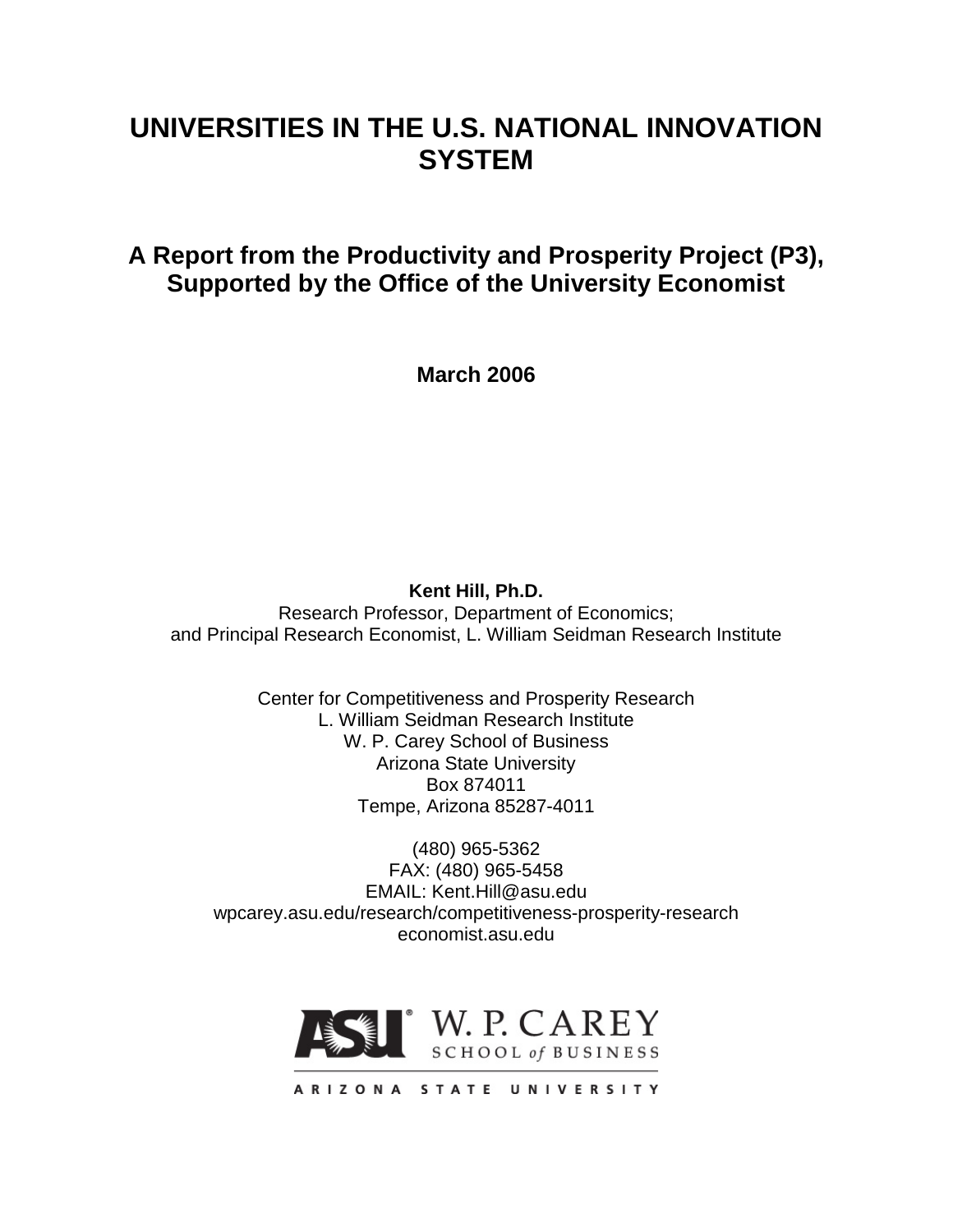## **TABLE OF CONTENTS**

| Summary                                                          |    |
|------------------------------------------------------------------|----|
| Introduction                                                     | 3  |
| The Size and Nature of U.S. R&D                                  | 3  |
| Who Performs R&D?                                                | 5  |
| Who Funds R&D?                                                   | 7  |
| Historical Origins of the American Research University           | 8  |
| Recent Trends in the Funding of Academic R&D                     | 12 |
| International Comparisons of R&D Effort and Output               | 14 |
| International Differences in the Way Basic Research is Performed | 15 |
| Recent Changes in the U.S. National Innovation System            | 22 |
| References                                                       | 24 |

## **LIST OF TABLES**

| 1. International Comparisons of R&D Intensity                          | 15 |
|------------------------------------------------------------------------|----|
| 2. Country Portfolio of S&E Articles by Field                          | 16 |
| 3. Country Rankings of the Relative Citation Frequency of S&E Articles |    |

# **LIST OF CHARTS**

| 1. U.S. R&D Intensity by Character of Work   | $\overline{4}$ |
|----------------------------------------------|----------------|
| 2. Who Performs U.S. R&D?                    | -5             |
| 3. Trends in the Funding of Basic Research   | 9              |
| 4. Support for Academic R&D                  | 13             |
| 5. Federal Funding of Academic R&D by Agency | 13             |
| 6. National Shares of R&D Spending           | 14             |
| 7. National Shares of S&E Articles           | 16             |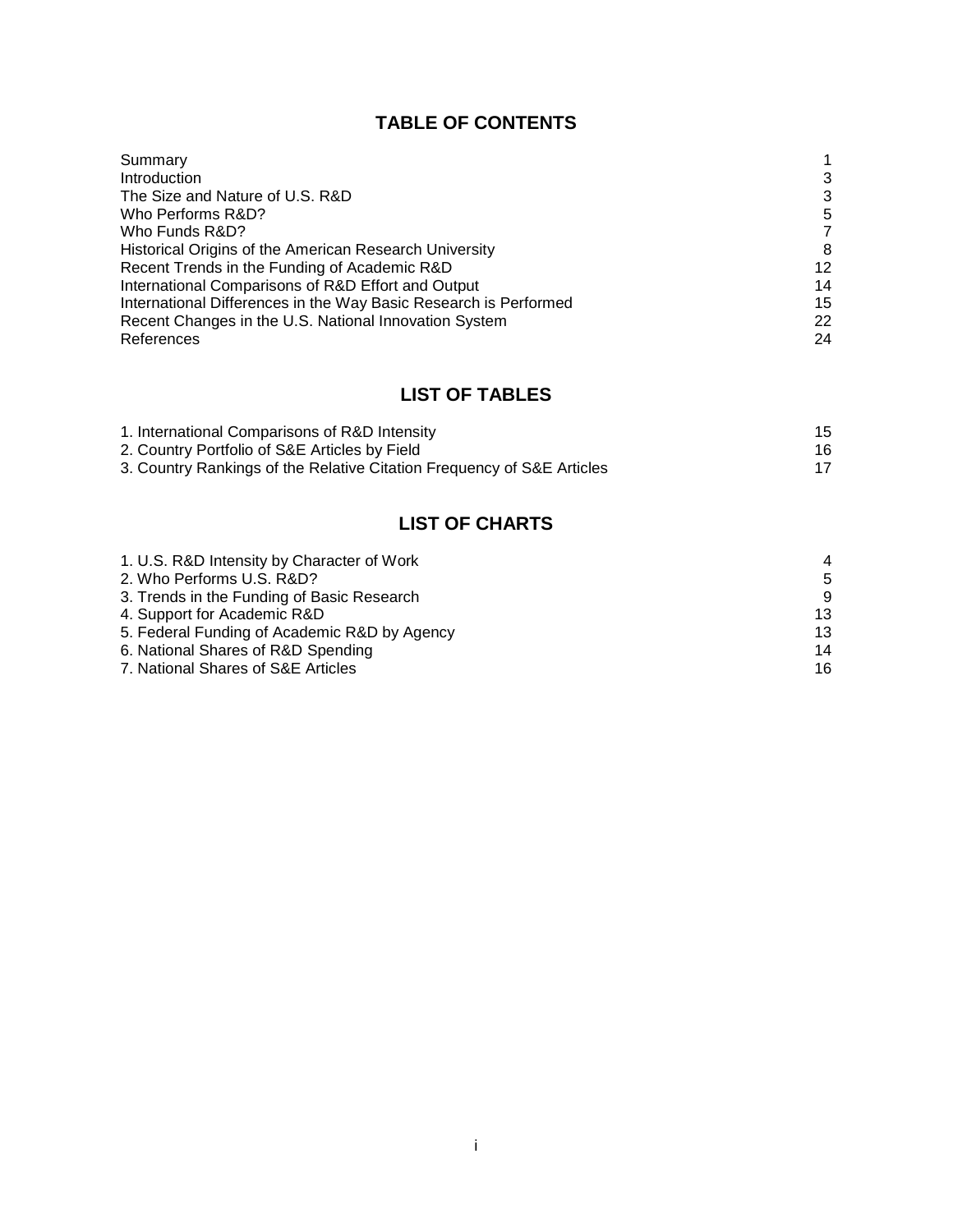#### **SUMMARY**

The United States spends approximately 2.7 percent of its gross domestic product (GDP) on research and development (R&D) and has done so over each of the last two decades. Development expenditures now account for 60 percent of total R&D. Applied research accounts for 22 percent and basic research for 18 percent.

While basic research accounts for a relatively small share of total R&D, it figures prominently in the R&D budgets of governments and in debates about public policy toward science and technology. Because of spillovers and an inability to appropriate commercial value from research findings, societies will underinvest in basic research unless it is supported by government.

Private industry performs over 90 percent of development and about 70 percent of applied research. Basic research, on the other hand, is performed primarily in universities and colleges.

That almost all of the nation's "D" is done in private industry, and that a majority of its "R" is done at universities, reflects an efficient division of labor. Many university professors are too far from the market and the factory floor to make good commercial judgments in areas of product or process development. Private industry, on the other hand, is not well suited to doing basic research. Industry perspectives are narrow, and firms will have a difficult time appropriating commercial value from basic research findings.

Universities have several advantages over other organizations in performing basic research and training future researchers. Students can participate in and assist with research production and help transfer research findings to industry. Because of the broad curriculum of coursework available through departments, research universities are good at training new researchers. The academic merit system also helps to promote rapid dissemination of research findings.

There have been important shifts in the sources of funding U.S. R&D over the past two decades. The federal government has sharply reduced its R&D spending, especially in defense. Total R&D effort has remained unchanged, however, because of offsetting increases in industry funding. Technological spillovers from defense to civilian applications are thought to have been less significant in recent decades than they were in the 1950s and 1960s. It is likely then that the recent shifts in R&D activity have raised the nation's overall investment in generating knowledge that is useful for producing civilian goods.

Support for academic R&D has increased over the past three decades from 0.22 percent of GDP in the 1970s to 0.30 percent over the last ten years. The share of academic R&D supported by the federal government has fallen from 68 percent to 59 percent. This has been offset primarily by rising contributions from universities and colleges.

The U.S. devotes 2.7 percent of its GDP to R&D, as compared with an average across all Organization of Economic Cooperation and Development (OECD) countries of 2.2 percent. Because of the large absolute size of the U.S. economy and the relatively high intensity of its effort, the United States accounts for 43 percent of total R&D in OECD countries. The Unites States also leads all countries by a wide margin in number of articles published in scientific journals, a measure of output of basic research. Compared to other countries, the U.S. places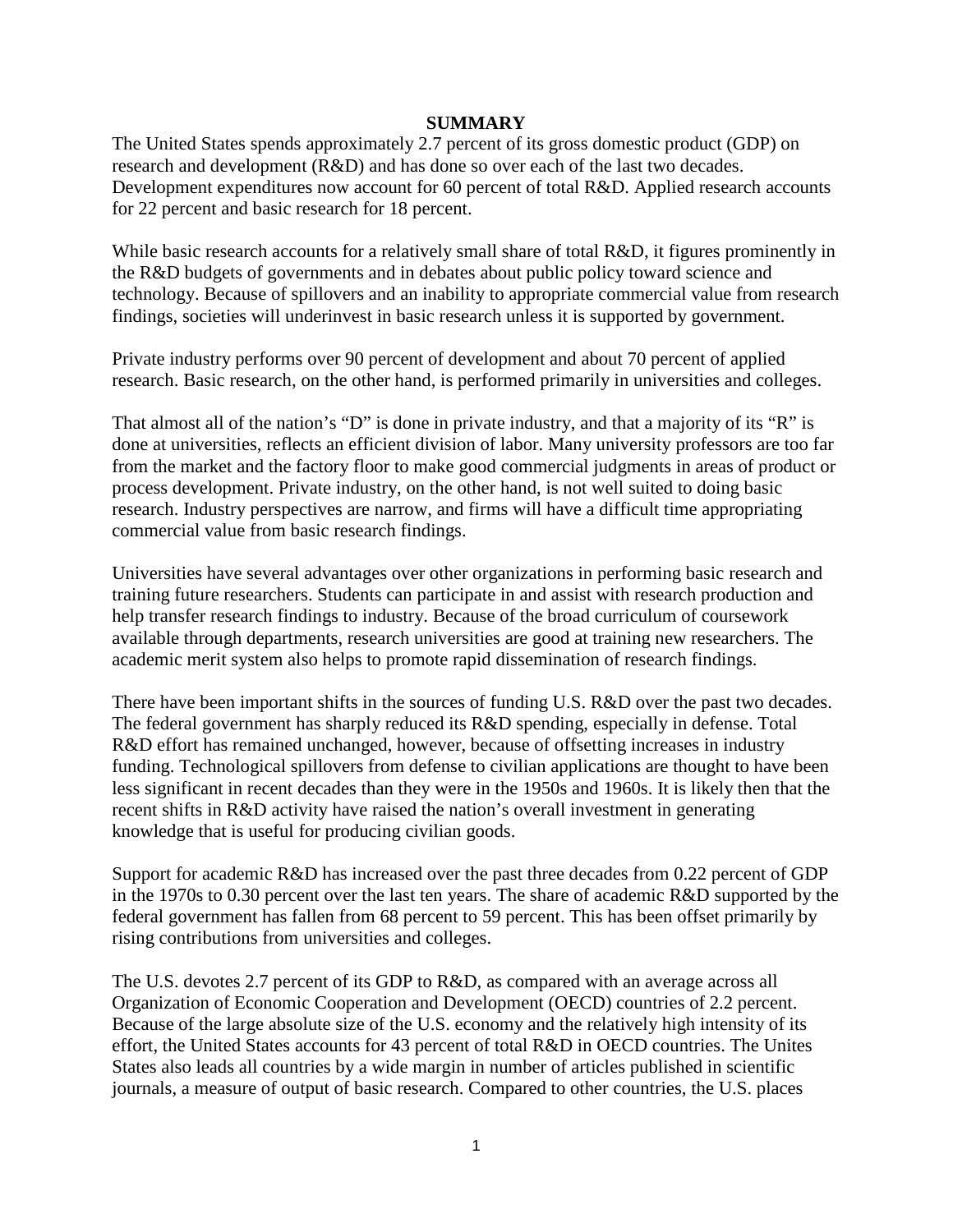heavy emphasis in its academic research on medical and health science, social science, and the professional fields and relatively light emphasis on chemistry, physics, and engineering.

Compared with other countries, a relatively large percentage of U.S. basic research is performed at universities by faculty who are also actively involved in education, especially graduate education. The coupling of research and graduate education has helped the U.S. to develop an effective system of technology transfer through their students and to build the premier system of graduate instruction in the world.

Sources of funding for U.S. basic research are relatively diverse and decentralized. This has allowed universities and other organizations involved in basic research to choose lines of research based on scientific merit, with less consideration for how well the research fits with political agendas of elected officials or the preconceptions of industry sponsors.

The U.S. university system is highly competitive, involving a large number of heterogeneous institutions, both public and private. Because of competition for research funding, universities must manage costs well and be willing to adjust research portfolios to accommodate shifts in demand. Competition among universities also helps to create a competitive market for scientists and faculty. It is also argued that competition is what enabled the U.S. to create unparalleled excellence in its graduate programs.

The U.S. has made a serious effort over the past 25 years to strengthen intellectual property protection. Most important for universities was the Bayh-Dole Act of 1980 which allowed universities to license patents on research funded by the federal government. Since the passage of the Act, there has been a sharp increase in university patent licensing and a general increase in university support of research that is of direct interest to industry. Scholars are concerned that university licensing of research will involve restrictions on publication and other avenues of dissemination which may undermine the value of the research by reducing the volume of information flowing to potentially interested parties.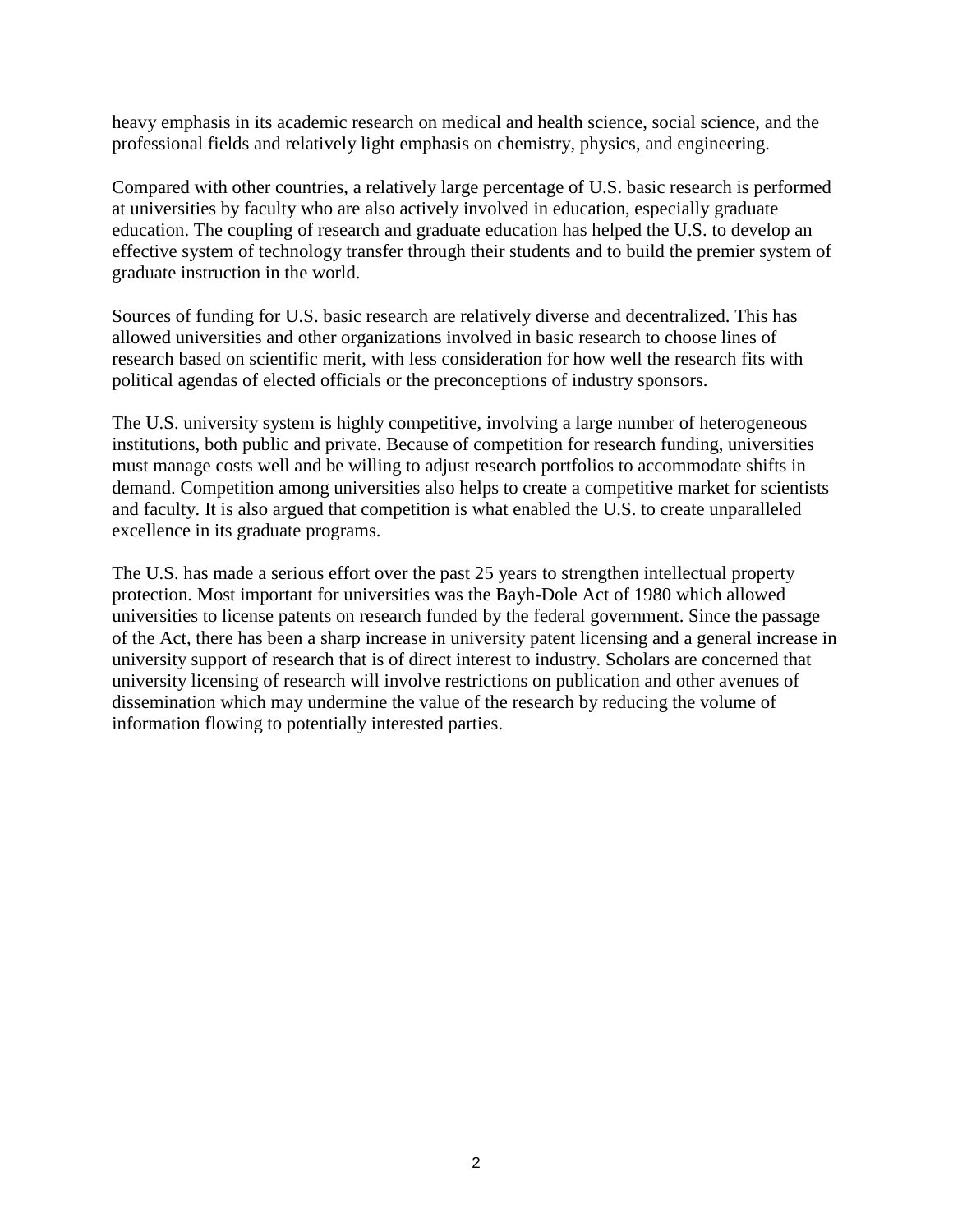#### **INTRODUCTION**

Growth in the stock of knowledge has been the most important factor behind the dramatic rise in living standards in the United States and other countries over the past 100 years. Systematic efforts made by firms, universities, governments, and other organizations to increase the stock of knowledge are referred to as research and development (R&D). The purpose of this paper is to provide an overview of the entire system of R&D in the United States—or as it is sometimes called, the national innovation system. Special emphasis will be placed on basic research. This is the component of R&D that is most likely to be underprovided by the private sector and the one that figures most prominently in public policy toward science and technology. The report also emphasizes the role of universities that, in the United States, perform the lion's share of basic research.

The report provides a variety of basic statistical indicators of R&D effort and identifies recent trends in sources of R&D funding. The report also reviews classic arguments on the appropriate role of government in supporting R&D and the strengths and weaknesses of universities as performers of R&D. The U.S. national innovation system is compared with those in other major industrialized countries.

#### **THE SIZE AND NATURE OF U.S. R&D**

#### **Total R&D**

In the United States, estimates of expenditures made to increase knowledge are based on R&D surveys conducted by the National Science Foundation. The surveys are carried out following international guidelines set by the Organization of Economic Cooperation and Development (OECD), a group of 30 countries in North America, Europe and the Pacific. R&D is defined broadly as creative work undertaken in a systematic way to increase the stock of knowledge about humanity, culture, and society (National Science Foundation 2004, page 4-8).

Chart 1 shows recent trends in U.S. R&D expressed per \$1,000 of gross domestic product (GDP). U.S. total R&D expenditures in 2002 were \$276 billion, or 2.7 percent of GDP. The intensity of R&D has averaged 2.6 percent of GDP for each of the last two decades. This is down from a rate of 2.8 percent in the 1960s, but it is significantly higher than the rate of 2.3 percent averaged during the 1970s.

#### **R&D by Character of Work**

R&D expenditures are broken down into categories based on the immediacy of their intended application and their contribution to fundamental scientific knowledge. *Development* refers to research directed at "the production of useful materials, devices, systems, or methods, including the design and development of prototypes and processes." *Applied research* is aimed at meeting "a specific, recognized need" and includes investigations that have "specific commercial objectives with respect to products, processes, or services." *Basic research* is aimed at gaining a fundamental understanding of a subject without specific applications in mind (National Science Foundation 2004, page 4-8).

It is inaccurate to think of basic research as being carried out without any regard for whether it will help solve practical social problems. The great majority of research expenditures at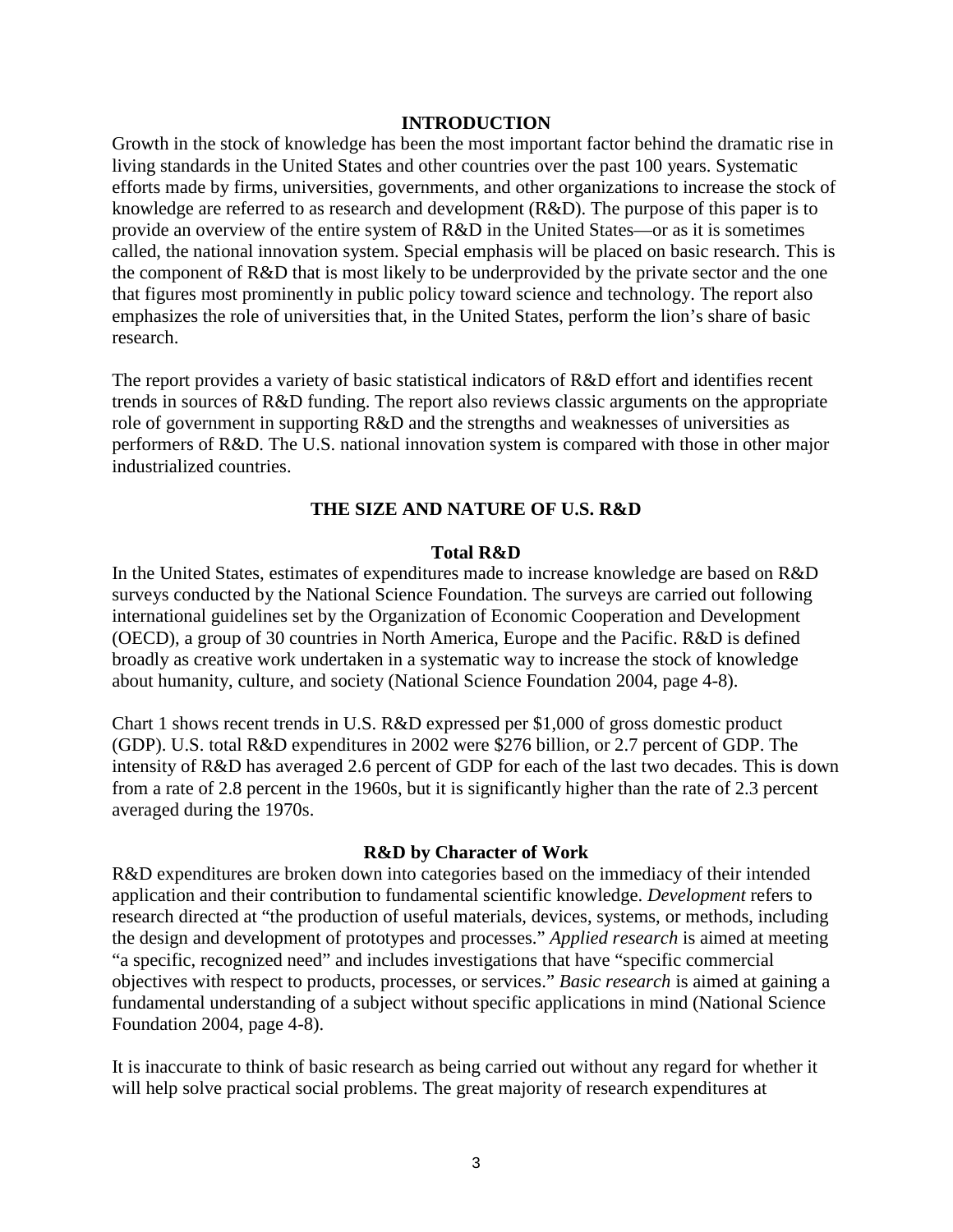universities, for example, three-quarters of which are classified as basic, are oriented toward solving practical problems in health, agriculture, defense, and industrial technology. Among federal agencies that fund basic research, the National Science Foundation does support research based solely on its potential for advancing general scientific knowledge. But the National Institutes of Health, which account for a much larger share of federal basic research funding, rate proposals in large part on the basis of how likely the research is to address specific health problems. The Department of Defense, NASA, and the Department of Energy are known to choose projects on the basis of how well they fit into the practical missions of their programs (Rosenberg and Nelson 1994).

Chart 1 provides a sense of the relative size of the various categories of R&D. Development expenditures are by far the most important component, averaging 60-65 percent of total R&D over the past two decades. Applied research is the second largest category, accounting for roughly 22 percent of total R&D. Basic research now accounts for 18 percent of total R&D, up from 13 percent from the late 1960s through the mid-1980s.

#### **Importance of Basic Research in Public Policy**

While basic research accounts for a relatively small share of total R&D, it figures prominently in the R&D budgets of governments and in debates about public policy toward science and technology. The benefits of product development and much applied research are likely to be well appropriated by the unit conducting the research. So incentives are strong to generate this type of





Source: National Science Foundation, *Science and Engineering Indicators 2004*, Appendix Tables 4-1, 4- 3, 4-7 and 4-11; U.S. Department of Commerce, Bureau of Economic Analysis.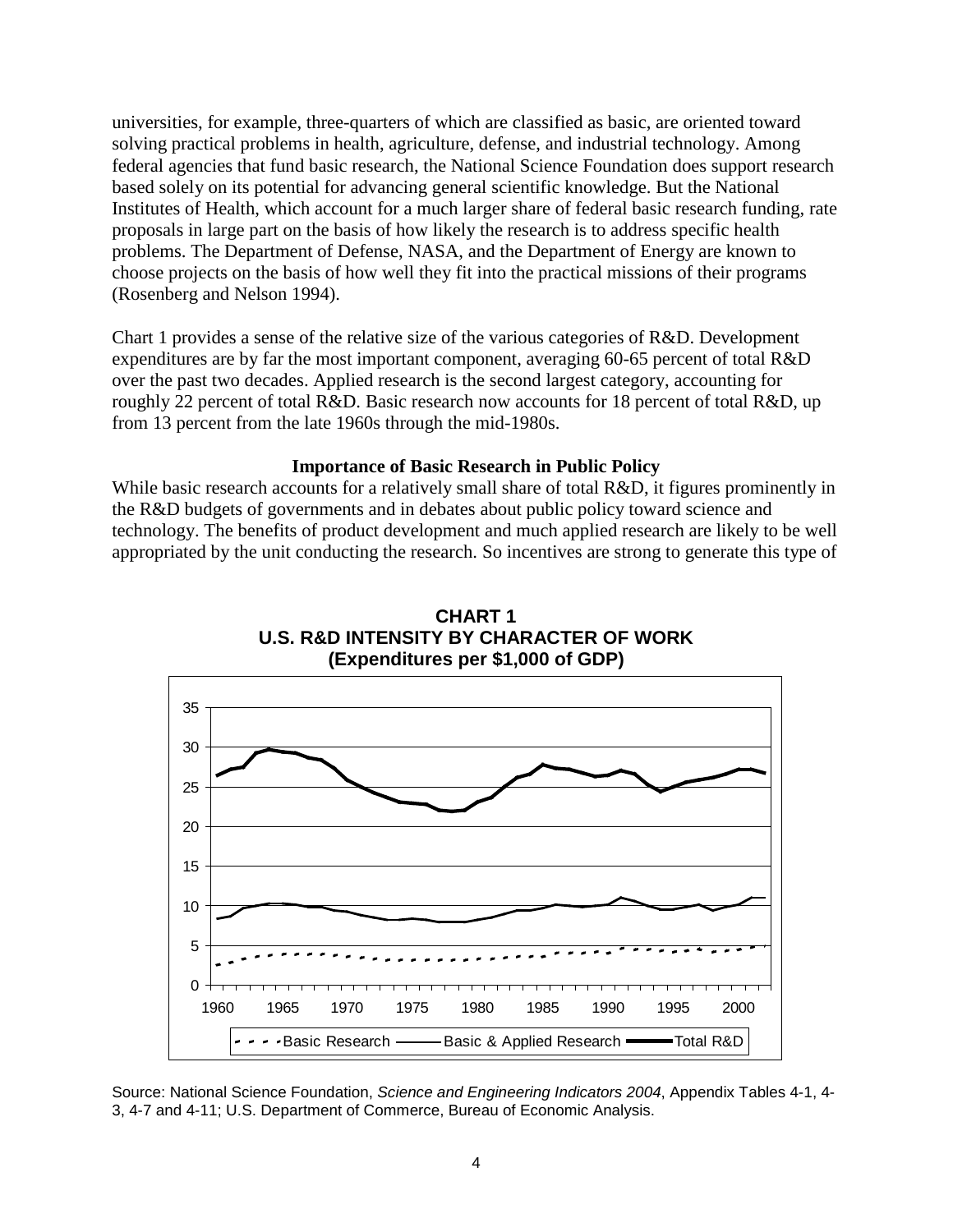research activity within private industry. The benefits of basic research, on the other hand, are long-term in nature, diffuse and difficult to predict. A basic research project may produce information that is useful to other organizations but not to the discoverer. Because of spillovers in basic research, it is difficult for the discoverer to appropriate a significant fraction of the ultimate commercial value of his findings.

The private sector will underinvest in R&D if new knowledge is difficult to keep proprietary. But it may be wrongheaded to try to address the problem of appropriability by simply strengthening property rights for the discoverer and fostering the creation of technological monopolies. Effective extension and development of basic research findings requires that the results be open and widely available to end users and researchers in other fields. Optimal policy involves public subsidy of basic research activity together with a system that promotes wide dissemination of research findings (Noll 1998).

## **WHO PERFORMS R&D?**

Private industry performs over 90 percent of development and about 70 percent of applied research. As a result, industry accounts for almost three-quarters of total U.S. R&D (see Chart 2). Basic research, on the other hand, is performed primarily in universities and colleges. Institutions of higher education now perform about 60 percent of all basic research. Industry performs 18 percent of basic research. Thirteen percent of basic research is done by non-profit organizations, and 9 percent is carried out in federal government laboratories and agencies. The share of basic research performed in universities has risen over the postwar period from about one-third in the early 1950s to one-half by the early 1960s and then to around 60 percent by the early 1970s.



**CHART 2 WHO PERFORMS U.S. R&D? (Percent of Total, Data From 1998-2002)**

Source: National Science Foundation, *Science and Engineering Indicators 2004*, Appendix Tables 4-3 and 4-7.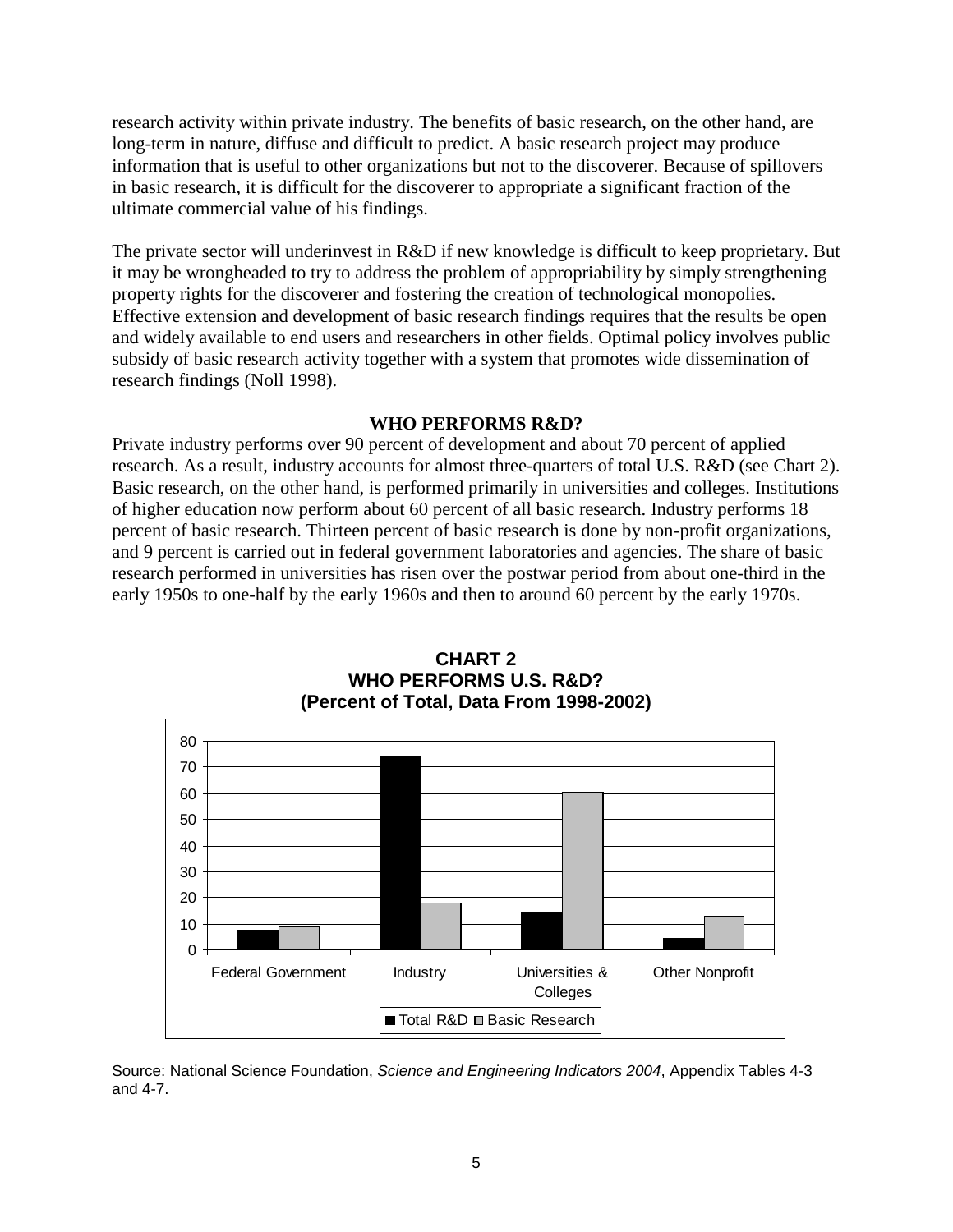The high share of basic research performed in universities is in large part attributable to major decisions made by the U.S. federal government following World War II (WWII) concerning government support of military and non-military research. Government officials and the general public were impressed by science and technology research efforts during the war (e.g., the Manhattan Project) and by the role that university scientists had played in those efforts. The political climate was ripe for Vannevar Bush when he argued in his *Science: The Endless Frontier* (1945) for continued large-scale public support of scientific research.

What Bush called for, and what was later put into action, was a massive increase in federal funding of science and technology research with much of that research, especially the basic research, to be done at the nation's universities rather than in government laboratories. Most of the funds for military R&D went to industry for the development of missile systems and components. But some funding for military R&D did find its way to universities to support research in computers, electronics, and engineering. A second part of Bush's proposals called for increased funding of health research. From the beginning, the National Institutes of Health directed most of their funding to universities. A final part of the post-war R&D strategy of the country was to support basic research in its broadest sense. This objective eventually led to the establishment of the National Science Foundation, which became a major funder of academic research (Rosenberg and Nelson 1994).

**A Division of Labor: Advantages Universities Have in Doing Basic Research** That almost all of the "D" in the nation's R&D is done in private industry, and that a majority of the "R" is done at universities, reflects an efficient and understandable division of labor. Development of products and processes is usually based on old science. This kind of research does not generally appeal to an academic, nor is it necessary that a development researcher be familiar with the latest scientific research. What is important in development is that researchers have a detailed understanding of user needs and existing technology. Many university professors are too far from the market or the factory floor to make good commercial judgments in areas of product or process development (Rosenberg and Nelson 1994).

Private industry, on the other hand, is not well suited to doing basic research. Given the difficulty of appropriating commercial value from basic research, it is unrealistic to expect industry to carry out basic research without substantial public subsidy. Industry perspectives are also too narrow. The path of innovation from discovery in a basic research setting to specific commercial application is unpredictable and inherently "non-linear". The ultimate application of knowledge may be so unrelated to the experiences of the original discoverer as to be hidden.

A defining feature of the U.S. national system of innovation is that most basic research, especially federally funded basic research, is carried out in universities rather than in government laboratories (as in Europe) or in industry (as in Japan). The most important consequence of having research performed at universities is that it leads to the co-location of research and education. Arguments concerning basic complementarities between research and teaching were articulated in the early 19th century by Wilhelm von Humboldt. His ideas and values were influential in defining a model for the German university system, a model that was later adopted and extended by American universities.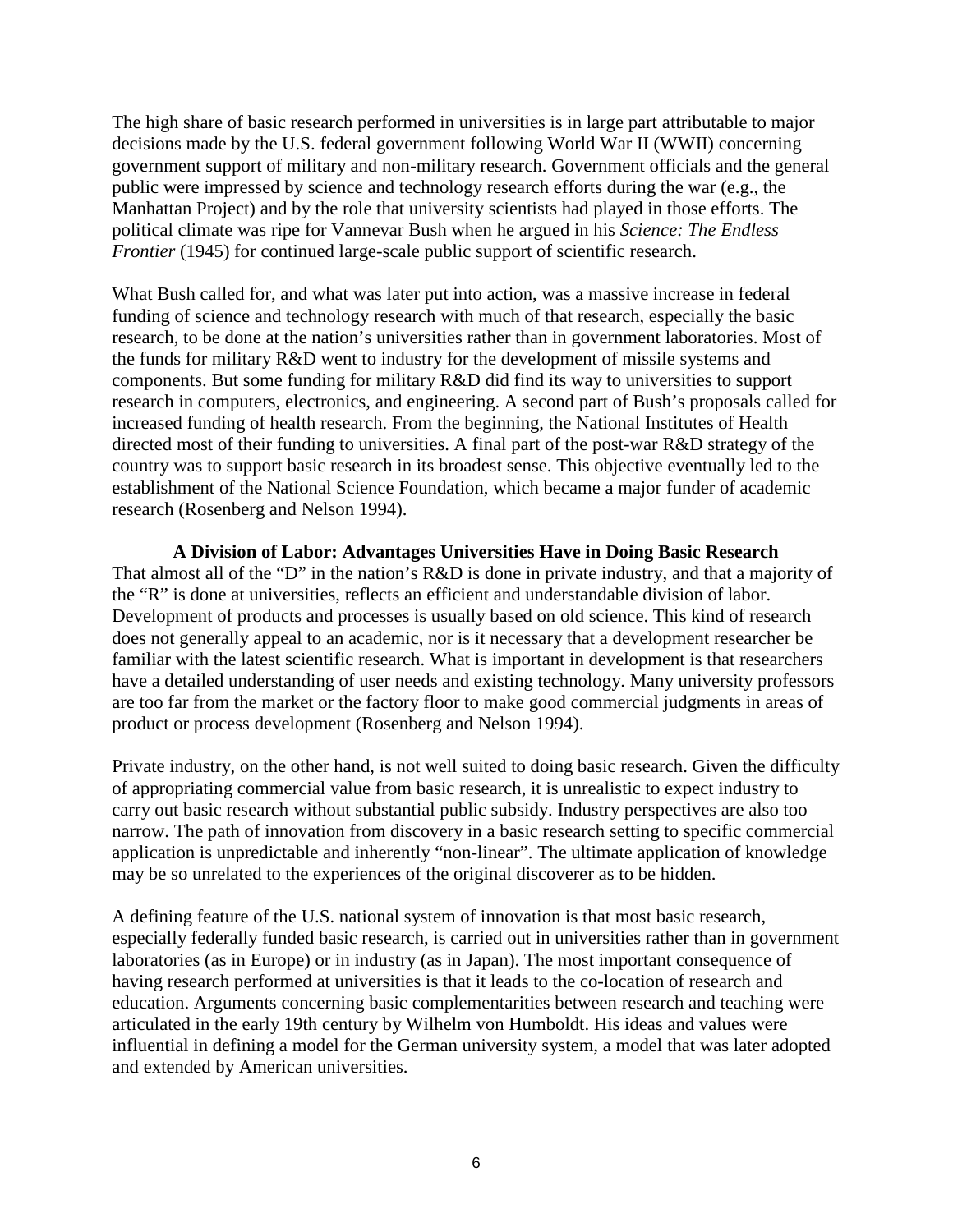Universities have several advantages over other organizations as performers of basic research:

- **Students assist with research and help transfer research findings to industry.** One of the advantages of coupling teaching and research is that students can be used in the research process. Efficient research teams, especially in the life sciences and engineering, now routinely involve a faculty member who directs a research team comprised of postdoctorates, Ph.D. students, M.S. students, and even undergraduates. By being involved in research, students also become a conduit through which new research findings and technologically important knowledge is transferred to industry. This is especially important for the transmission of tacit components of new knowledge (Feller 1999).
- **Research universities are good at training future researchers.** In considering alternative ways of training future researchers, it is important for trainees to be involved in the research process. The mentor-apprentice relationship is still necessary, especially for the transmission of tacit knowledge and methodology. Universities have an important advantage over government or industry laboratories in that they can also provide a general curriculum of study and coursework. To prepare for a life of research, a trainee needs a broad array of theory and skill that is well provided by a university department (Clark 1995).
- **The academic merit system promotes rapid dissemination of research findings.** Because of the complex and unpredictable nature of the path from discovery to eventual commercial application, it is important that basic research findings be open and widely disseminated. Through their publications and seminars, academics rapidly disseminate new ideas. Indeed, career rewards in academics depend more on success in disseminating new knowledge than in commercial application of that knowledge.
- **Academics can be entrepreneurial.** The convention of funding academic posts for only nine months provides the academic researcher with an opportunity to engage in consulting or to assist with the start-up of new businesses. Full-time employees of national laboratories or research institutes do not have this flexibility and cannot be as entrepreneurial. This is especially true in European countries where strict employment protection laws make it difficult for a research professional to secure another research position once he has left one (Mowery and Rosenberg 1993).
- **Academics can afford to take risks in research.** Finally, the coupling of research and instruction provides a core level of income to the academic researcher that enables him to take risks in research (Feller 1999).

## **WHO FUNDS R&D?**

## **Total R&D**

Total R&D is funded primarily by private industry. This is not surprising given that the majority of R&D is for development. In 2002, industry funded 66 percent of total R&D. The federal government now funds 28 percent of R&D. The remaining 6 percent is divided between universities and colleges, non-profit organizations, and non-federal governments.

There have been major shifts in the sources of R&D funding over the postwar period. As noted earlier, there was a massive buildup of federal R&D support beginning in WWII and continuing through the mid-1960s. Federal funding of R&D went from 0.75 percent of GDP in 1953 to a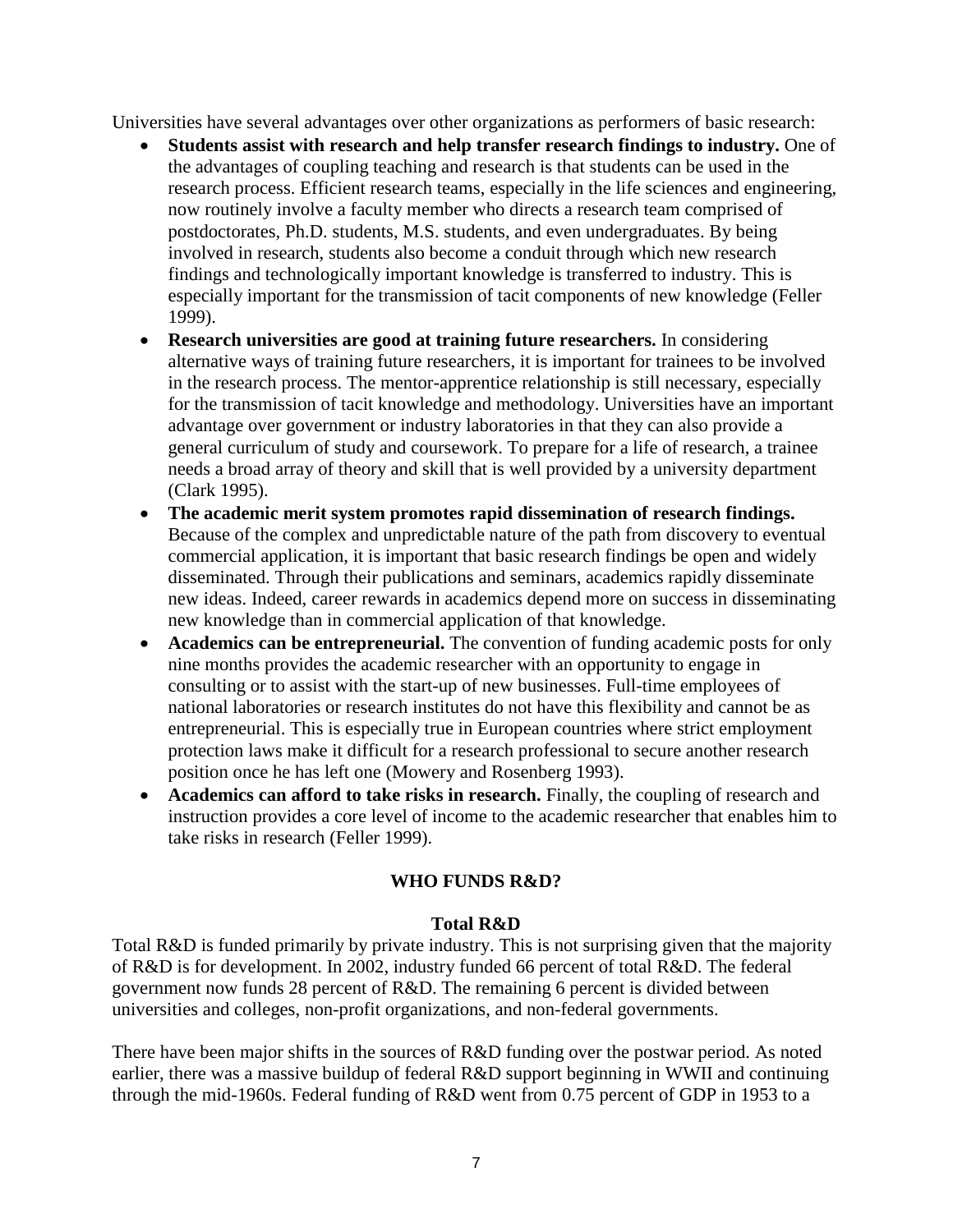high of 1.98 percent of GDP in 1964. Defense and space-related R&D played major roles in this buildup. Federal funding began to fall as a percentage of GDP in the 1960s—first in defenserelated spending beginning in the early 1960s, and then in space-related spending beginning in the late 1960s. Except for a brief buildup during the Reagan years, federal R&D support has fallen continuously from its high in 1964 to 0.76 percent of GDP in 2002. Federal funding accounted for 67 percent of total R&D in the mid-1960s but is now down to around 28 percent.

There has been a steady increase in industry support for R&D since the end of WWII. Industry funding of R&D has risen from 0.60 percent of GDP in 1953 to 1.75 percent of GDP in 2002. Industry accounted for only 44 percent of total R&D in 1953, but now accounts for about twothirds of the total.

#### **Basic R&D**

Shifts in the funding of basic R&D have been notable although not as dramatic as the shifts in the funding of development. Funding for basic R&D jumped after the war, especially the contribution of the federal government. Increases in federal support drove total funding for basic R&D from 0.12 percent of GDP in 1953 to 0.39 percent by the late 1960s. Funding for basic R&D fell during the 1970s to a low of 0.31 percent by 1979. Funding then began to recover in the 1980s, and it has averaged 0.44 percent of GDP since 1991.

There have been significant changes in the sources of funding for basic R&D (see Chart 3). The share of funding provided by the federal government rose after the war to around 70 percent by the mid-1960s. The federal share held steady at about 70 percent until the early 1980s. The share then fell to around 60 percent by the late 1980s. Since 1991, the federal share of basic R&D funding has averaged 57 percent.

The share of basic R&D funded by private industry increased from around 15 percent in the 1970s to around 25 percent by the mid 1990s. Since 1998, however, industry's share has fallen to around 19 percent. The share of funding accounted for by universities and colleges has increased steadily over the past four decades from an average of 3.4 percent in the 1960s to 9.1 percent between 1993 and 2002.

The federal government continues to fund most of the nation's basic research, accounting for 59 percent of total funding in 2002. Including federally funded research and development centers (FFRDCs), universities and colleges perform two-thirds of all federally funded basic research. Only 15 percent of federally supported basic R&D is carried out in government laboratories.

## **HISTORICAL ORIGINS OF THE AMERICAN RESEARCH UNIVERSITY**

## **Founding of American Colleges and Universities**

The greatest rate of increase in the number of colleges and universities operating in the United States occurred during the last four decades of the 19th century. The Morrill Act of 1862 established the land-grant state colleges. A large number of public institutions of higher education were already in existence at the time of the Morrill Act. But this legislation, together with the Hatch Act of 1887, was important in creating state institutions that would not only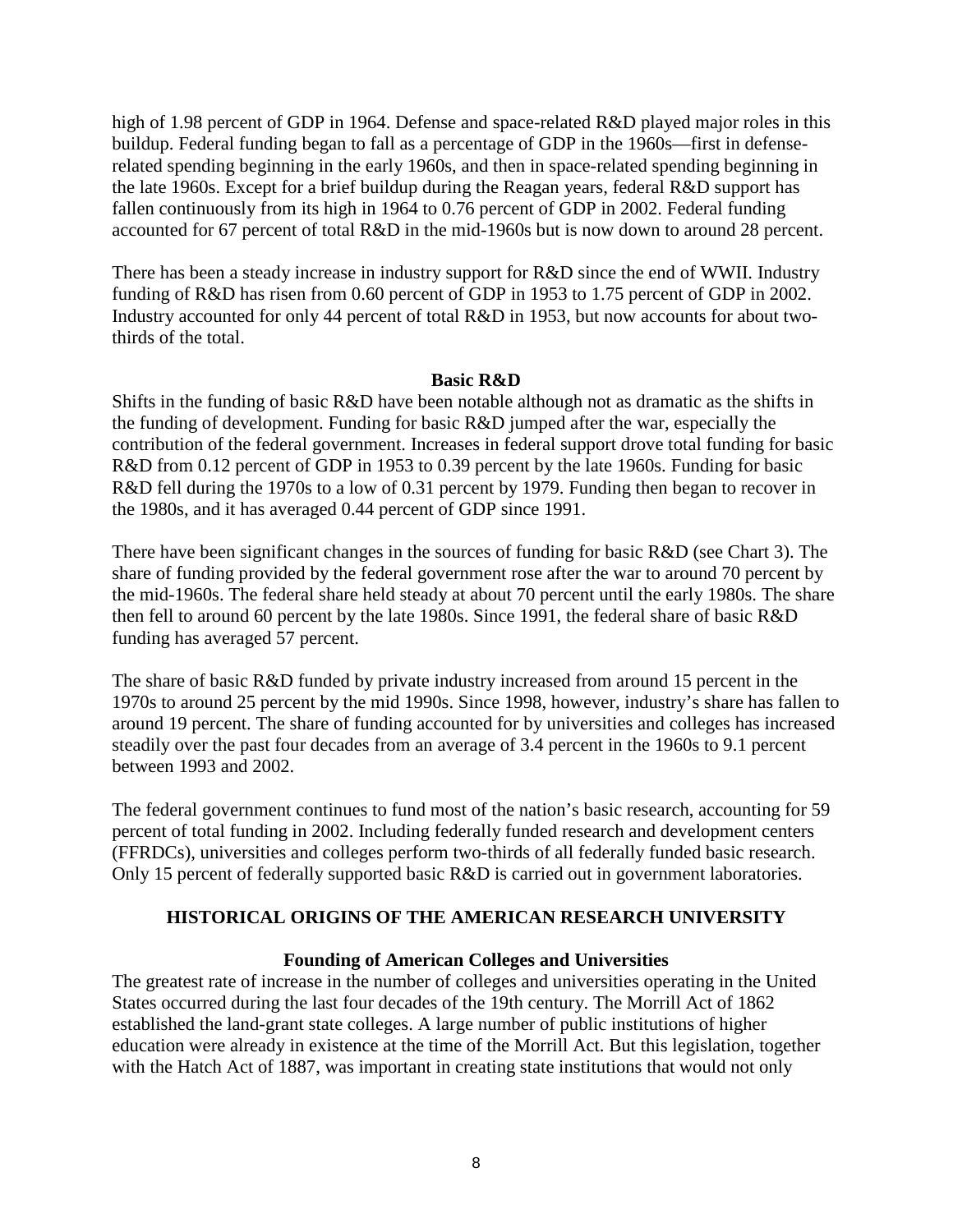

Source: National Science Foundation, *Science and Engineering Indicators 2004*, Appendix Table 4-9.

educate large numbers of Americans but would play an influential role in the development of research and technology programs with practical applications to industry.

Almost five times as many private institutions as public institutions were founded over the period from 1860 through 1899. It was in the late 19th century that wealthy American industrialists endowed many of the great private research universities. The creation of these private universities was aided by the fact that the U.S. government made donations to institutional endowments deductible under the federal income tax.

Relatively few institutions of higher education were founded after the turn of the century, and those that were have not tended to be as prestigious. Among the 35 private institutions in the top 50 universities in the 1999 rankings of U.S. News and World Report, only one was founded after 1900. Of the top 35 liberal arts colleges, only two were founded in the 20th century. Goldin and Katz (1999) attribute this lack of entry into the higher education industry to financial barriers associated with the large scale and scope necessary to compete.

## **The Formative Years: 1890-1920**

Features that define the U.S. system of higher education include large average institutional size, the existence of small liberal arts colleges alongside large research universities, a large share of enrollment in public institutions, and professional schools embedded within universities. It was in the first several decades after 1890 that these features took shape (Goldin and Katz 1999).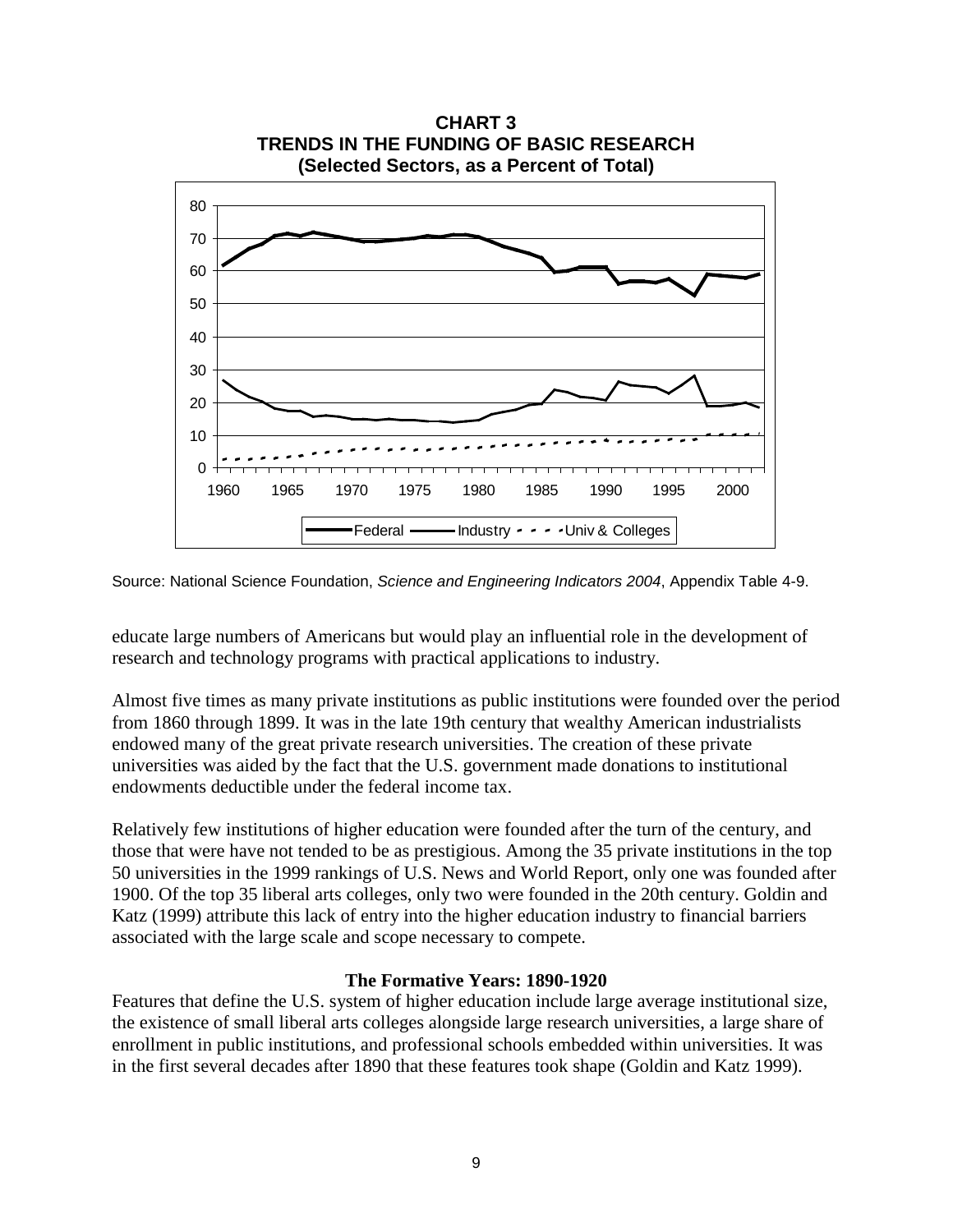Most fundamental as a factor driving the evolution of the American university system was the increasing application of scientific knowledge in industry. Principles of chemistry and physics became the foundation for commercial success in the manufacture of steel, rubber, chemicals, petroleum, and electricity. Science was replacing craft in production. Industry came to call on universities both to create new knowledge in these fields and to train the chemists, engineers, and technical workers they would need to hire.

As the stock of scientific knowledge grew and the process of research became more complex, it was inevitable that scientific disciplines would become more specialized. This, in turn, forced institutions of higher education to expand their scale and scope. During the early to mid 19th century, institutions were staffed by a handful of faculty whose proficiency may have been limited to philosophy, history, religion, and the ancient languages. To meet the new demands of industry and society, universities had to employ large numbers of specialized faculty with teaching and research expertise that covered an increasing variety of scientific fields.

There was a general increase in scale throughout the higher education industry during the early 20th century. But increases in scale were especially significant in public universities. The ratio of the median number of students in public to private institutions was 1.89 in 1897, but 3.41 in 1924 and 4.09 in 1934. The share of students in public institutions increased from 22 percent in 1897 to around 50 percent by 1940.

On both a per capita and per student basis, state funding of public universities was insignificant before 1890 but then increased rapidly as science became important to local industry. Publicsector institutions gained a competitive advantage from the research support provided by state governments and by being able to offer students lower tuition. Economies realized from this larger scale were self-reinforcing and served to further strengthen the competitive advantage of public universities. The general scale of colleges and universities continued to increase after WWII, but at a more similar pace across public and private institutions.

Another important structural feature of American universities that took shape during the early 20th century was the university professional program. At the turn of the century, 48 percent of students training to be doctors, lawyers, dentists, and pharmacists attended professional schools that were not formally associated with any institution of higher education. Many of these professional schools did not require a college degree. By 1934, however, only 19 percent of professional students were attending professional schools. Health care and legal professionals increasingly needed scientific and technical training. Schools that provided professional certification were expected to have research facilities and to provide a rigorous scientific curriculum. Informal apprenticeship programs were replaced by formal school-based programs.

By the 1920s, the U.S. system of research universities was largely in place. By 1940, American universities were regarded as equal to or better than the best universities in Europe. American universities were unique in combining a multitude of functions. Many offered high quality undergraduate programs that rivaled the classical British colleges. American graduate and professional programs came to surpass the French ecoles for the quality of their technical training. With their strong research programs, American universities also began to outperform the famous German research universities. The dominance of the American university in the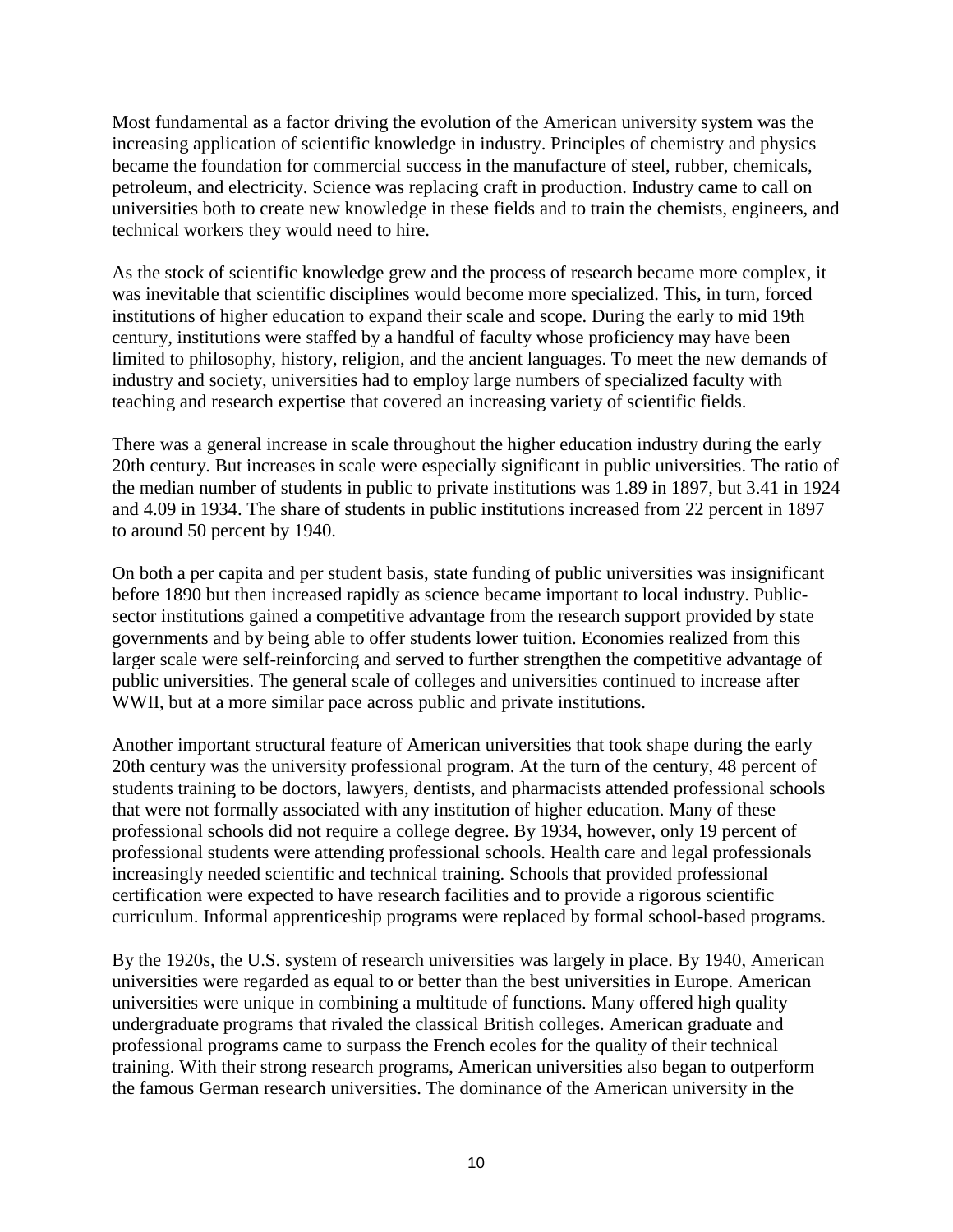marketplace for higher education lends testimony to the idea that a university is more than simply a collection of higher education services brought under one roof. It is an organizational innovation that exploits the economic complementarities that exist between teaching and research (Goldin and Katz 1999).

## **Early Importance of State Funding**

The nature of the curriculum and research in American universities that developed in the early 20th century was heavily influenced by the sources of university funding. Prior to WWII, the federal government contributed very little to the incomes of universities. The many public institutions in the nation were controlled and funded by the states rather than the central government. The politics of state funding meant that the leaders of these universities became very sensitive to the needs of local industry and to the priorities of state legislators.

State funding of public universities was meager for many years after these institutions were founded but then jumped in the late 19th century as science became critical to the success of local industry. In exchange for this financial support, public universities were expected to develop a curriculum that would provide vocational skills important for local industry. States also subsidized university research that was of practical significance to local industry. Wisconsin subsidized work related to the dairy industry, Iowa to the corn industry, Colorado and many western states to mining, and Oklahoma and Texas to oil exploration and refining (Goldin and Katz 1999).

During this period, American universities acquired a reputation for "hands-on problem-solving," something that was lacking in British and European institutions. American universities assumed a responsibility for teaching and doing research not only in such applied areas as agriculture and mining but also in commercial subjects such as accounting, finance, and management. American universities were also the first to institutionalize many of the new fields of engineering, including chemical engineering, electrical engineering, and aeronautical engineering.

Before 1940, little of the research being done at U.S. universities was contributing to the fundamentals of science. But American universities were highly successful at producing engineers and other technically trained workers who transferred valuable scientific knowledge to industry. The U.S. university system at the turn of the century helped to diffuse scientific knowledge and was instrumental in allowing the United States to catch up with international standards of technology.

#### **Federal Funding after WWII**

The federal government contributed very little to the funding of American universities before WWII. Following the war, the federal government initiated a massive campaign of funding research at universities. Federal programs also increased financial aid to students, starting with the GI bill and then later in the form of subsidized student loans, Pell grants, and work-study assistance. Federal funds also made it possible for universities to purchase expensive scientific equipment. Between 1940 and 1950, the contribution of the federal government to the incomes of universities increased from \$39 million to \$524 million.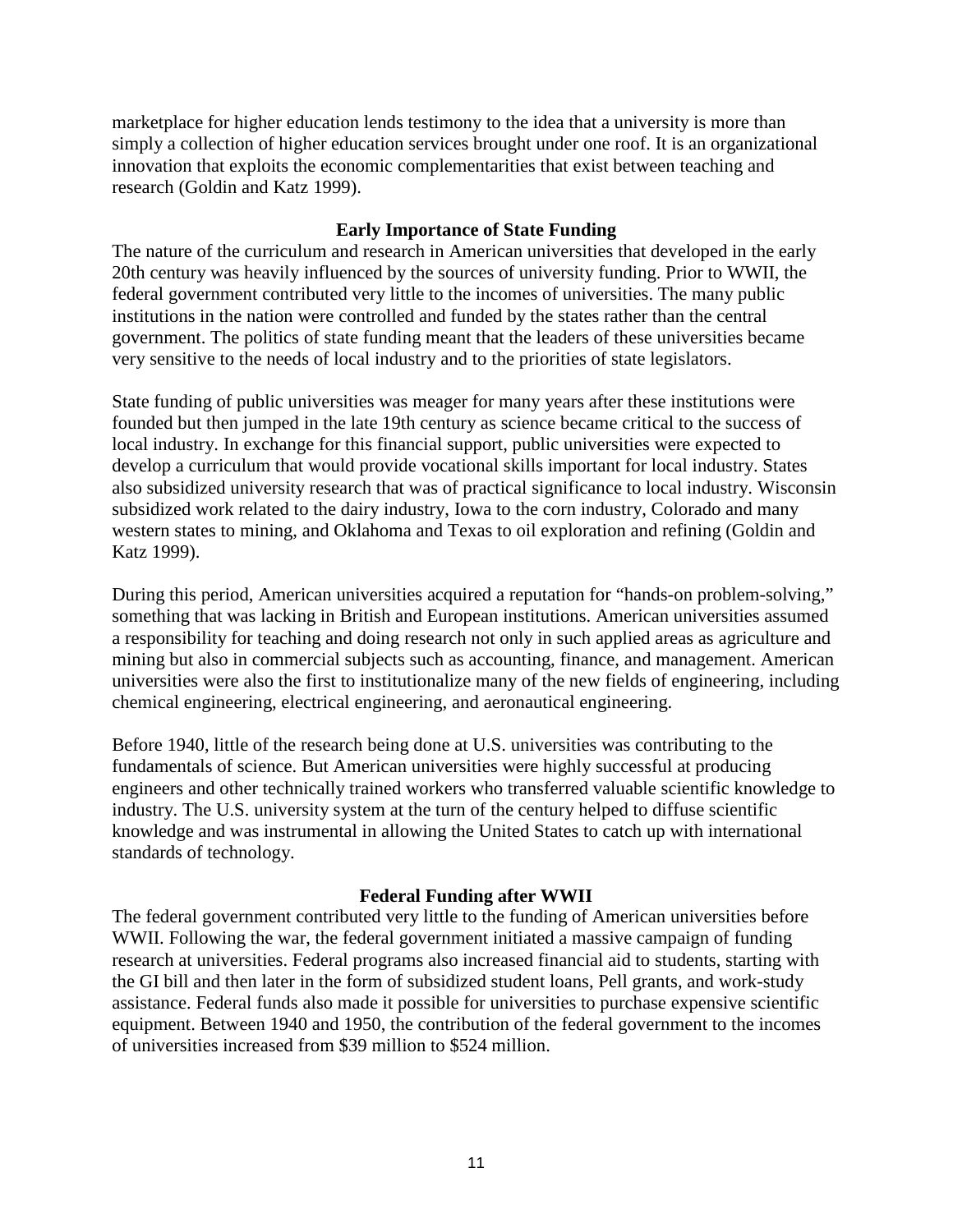The federal government became the universities' principal source of research funding. The nature of university research was totally transformed by this new source of funding. The direction of university research shifted away from research intended for local industry application to more basic scientific research, with applications to national goals in defense and health care. As the federal government began to displace state governments as decision makers in the university innovation system, there was some weakening of the ties between university research institutions and private industry (Mowery and Rosenberg 1993).

## **RECENT TRENDS IN THE FUNDING OF ACADEMIC R&D**

The intensity of support for academic R&D, as measured by funding as a percentage of GDP, has increased in all funding sectors throughout the last three decades (see Chart 4). Total support for academic R&D has increased from an average of \$2.16 per \$1,000 of GDP over the period from 1972 through 1981 to \$3.04 per \$1,000 of GDP over the period from 1992 through 2001. The intensity of support by the federal government has risen as a percentage of GDP but accounts for a declining share of total support for academic R&D. The share of academic R&D supported by the federal government has fallen from 68 percent in the 1970s to 59 percent. Academic R&D funded by the universities and colleges themselves has increased from an average of \$0.28 per \$1,000 of GDP from 1972 through 1981 to \$0.58 per \$1,000 of GDP over the period from 1992 through 2001. The share of total academic R&D funded by universities is now around 20 percent, up from 13 percent in the 1970s.

According to official figures, state and local governments account for only 8 percent of the funding of academic R&D, about the same share contributed by private industry. It is important to note, however, that the figures for state and local government funding only include funds directly targeted to academic R&D activities. They do not include general-purpose state and local government appropriations that academic institutions use to fund separately budgeted research or to cover unreimbursed indirect costs. In data for other countries, totals include the research component of general university fund block grants provided by government. These figures often include separately budgeted research and research undertaken as a part of university departmental R&D activities. Much state funding in the U.S. does support departmental research, but detailed accounting breakdowns are not maintained by universities. U.S. totals for academic R&D effort are certainly understated relative to other countries (National Science Foundation, 2004, pages 4-49).

Within the category of federal funding of academic R&D, there has been a significant shift toward health-related research (see Chart 5). Funding obligations from the National Institutes of Health have increased from around \$0.60 per \$1,000 of GDP in the early 1970s to an average of \$1.15 between 2000 and 2002. Funding obligations from the National Science Foundation fell during the 1970s but have since held steady at around \$0.25 per \$1,000 of GDP. Support for academic R&D by the Department of Defense has fluctuated from a low of \$0.14 per \$1,000 of GDP in the mid 1970s to a high of \$0.25 in the mid 1980s and early 1990s.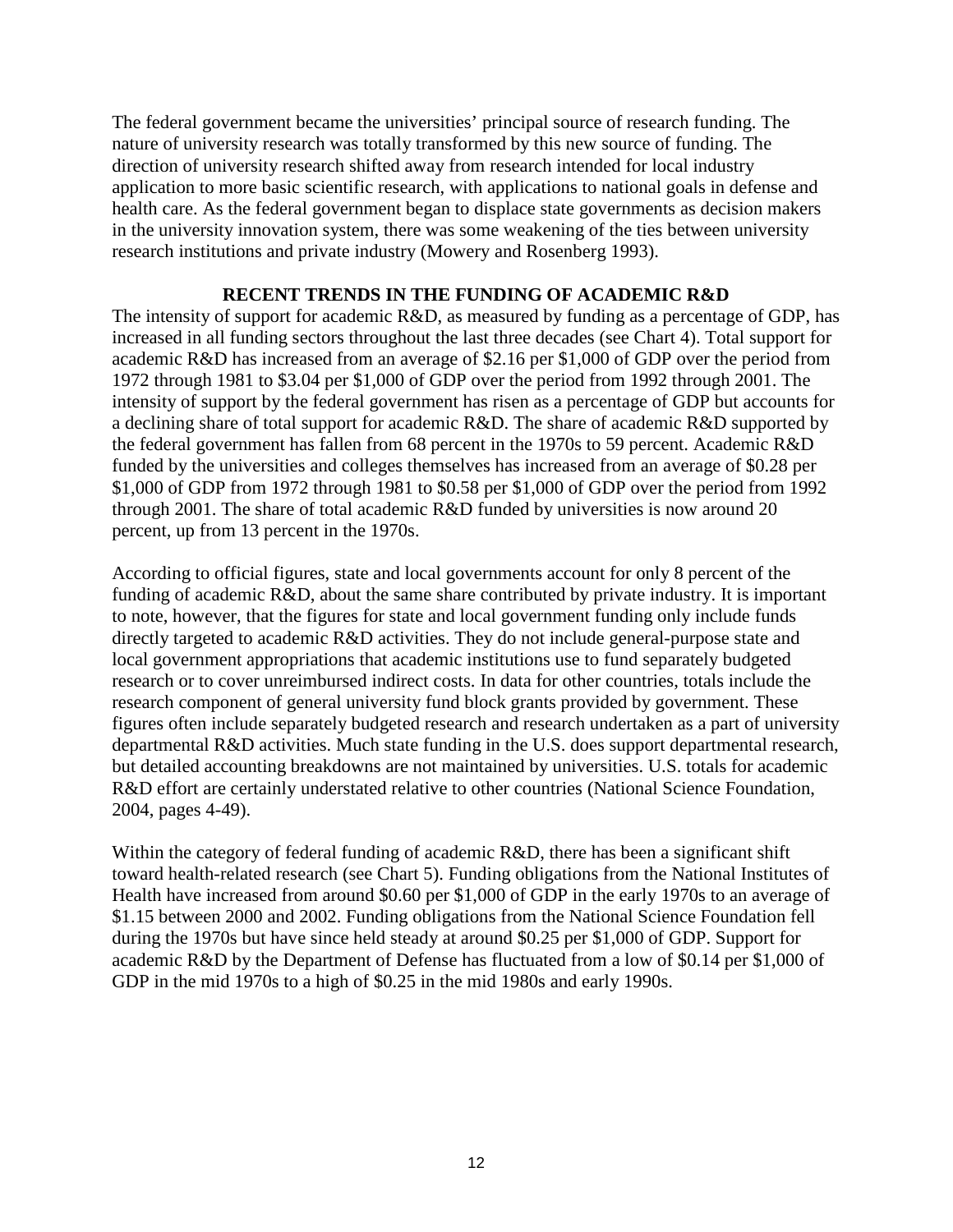

**CHART 4**

Source: National Science Foundation, *Science and Engineering Indicators 2004*, Appendix Table 5-2.



Source: National Science Foundation, *Science and Engineering Indicators 2004*, Appendix Table 5-8.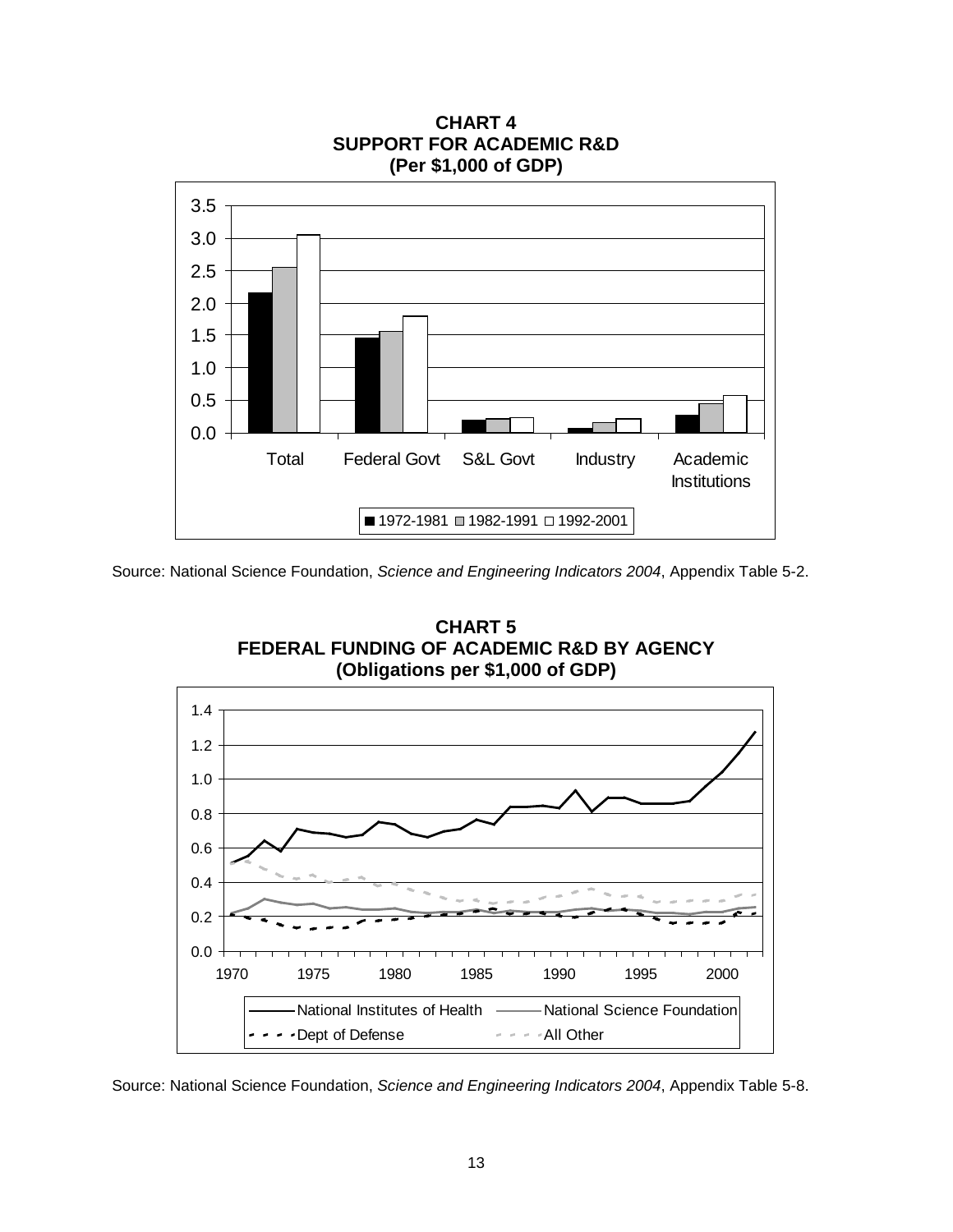#### **INTERNATIONAL COMPARISONS OF R&D EFFORT AND OUTPUT**

#### **Total R&D Effort**

Because of the absolute size of the U.S. economy and the relatively high intensity of its effort, the United States spends much more than any other country on R&D (see Chart 6). Over the 10 year period from 1991 through 2000, the U.S. performed 43 percent of the total R&D in OECD countries. Japan was a distant second with an 18 percent share of OECD R&D activity. When expressed as a percentage of national GDP, the U.S. also is well above average in R&D intensity (see Table 1). The U.S. devotes 2.71 percent of its GDP to R&D, as compared with an OECD average of 2.24 percent. Israel rates highest in R&D intensity, spending 4.43 percent of its GDP on R&D, much of it on defense. Other countries with very high R&D intensity include Sweden (3.78 percent), Finland (3.37 percent), and Japan (2.98 percent).

#### **Comparing Output and Productivity in Basic Research**

Incomparabilities in the classification of R&D data make it difficult to compare R&D effort by character of work (for example, basic research). Output of basic research (as opposed to expenditures) can be measured and compared across countries by counting numbers of science and engineering (S&E) articles published in academic journals. The United States leads all countries by a wide margin, accounting for 38 percent of all articles published by OECD authors over the period from 1997 through 2000. The U.S. share of S&E articles is five percentage points

**CHART 6**



Source: National Science Foundation, *Science and Engineering Indicators 2004*, Appendix Table 4-43.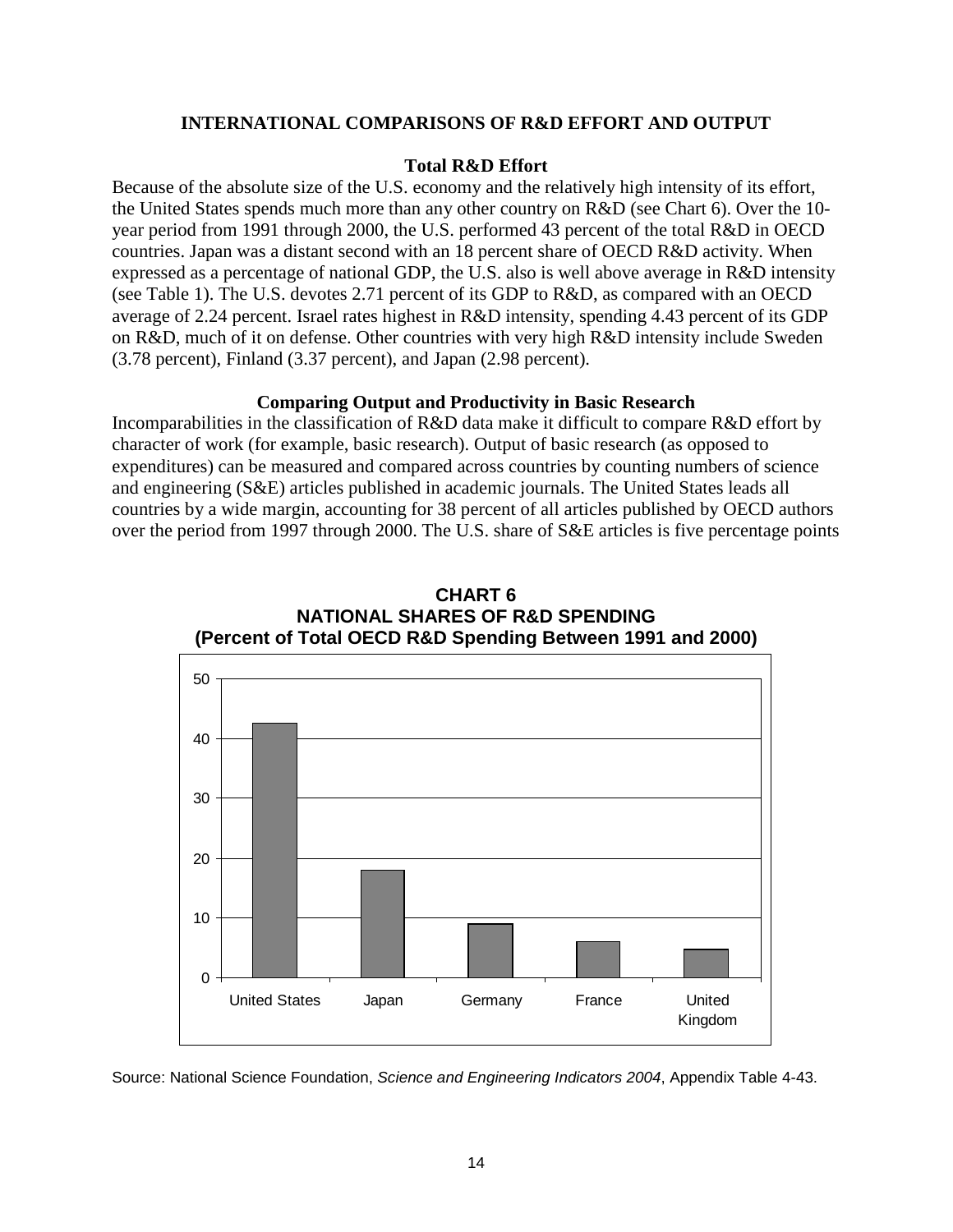## **TABLE 1 INTERNATIONAL COMPARISONS OF R&D INTENSITY (Total R&D Expenditures as a Percentage of GDP)**

| <b>Israel</b> (2001) | 4.43% | France (2001)             | 2.20% |
|----------------------|-------|---------------------------|-------|
| Sweden (1999)        | 3.78  | Singapore (2001)          | 2.11  |
| Finland (2000)       | 3.37  | Taiwan (2000)             | 2.05  |
| Japan (2000)         | 2.98  | Canada (2001)             | 1.94  |
| United States (2001) | 2.71  | United Kingdom (2000)     | 1.85  |
| South Korea (2000)   | 2.65  | Russian Federation (2001) | 1.16  |
| Switzerland (2000)   | 2.64  | Italy (2000)              | 1.07  |
| Germany (2001)       | 2.53  | China (2000)              | 1.00  |
| Total OECD (2000)    | 2.24  |                           |       |
|                      |       |                           |       |

Source: National Science Foundation, *Science and Engineering Indicators 2004*, Table 4-17.

less than its share of total R&D. This is an indication of the relatively important role played by industry and product development in overall U.S. R&D. Japan exhibits an even stronger tendency to spend on development rather than basic research. Japan accounts for 18 percent of total R&D in OECD countries but only 11 percent of S&E articles. The United Kingdom, on the other hand, is more oriented to basic research. Its share of articles is 9 percent while its share of total R&D is only 4 percent.

Based on international comparisons of the field distribution of scientific articles, the U.S. is seen to place relatively heavy emphasis in its academic research on medical and health science, psychology, social science, and the professional fields (see Table 2). Receiving less attention in U.S. basic research are chemistry, physics, and engineering. These tendencies are especially pronounced when comparing the U.S. and Japan.

One measure of the productivity and quality of a country's academic research is the citation frequency of its articles after adjusting for its share of published articles (see Chart 7). By this measure, the United States ranks second overall, first in clinical medicine and social sciences, and second in biomedical research. Switzerland ranks first overall and first in biomedical research, biology, physics, and engineering and technology. Because of a lack of emphasis on basic research, Japan does not rank in the top 10 in any of the scientific fields (see Table 3). It should be noted, however, that measures of relative citation frequency are known to be biased in favor of English-speaking countries.

## **INTERNATIONAL DIFFERENCES IN THE WAY BASIC RESEARCH IS PERFORMED**

This section provides a brief overview of the systems for performing basic research in five major industrialized nations: the United States, Germany, France, Britain, and Japan.

## **The American System**

**Coupling of research and graduate education:** Compared with other countries, a relatively large percentage of U.S. basic research is performed at universities by faculty who are also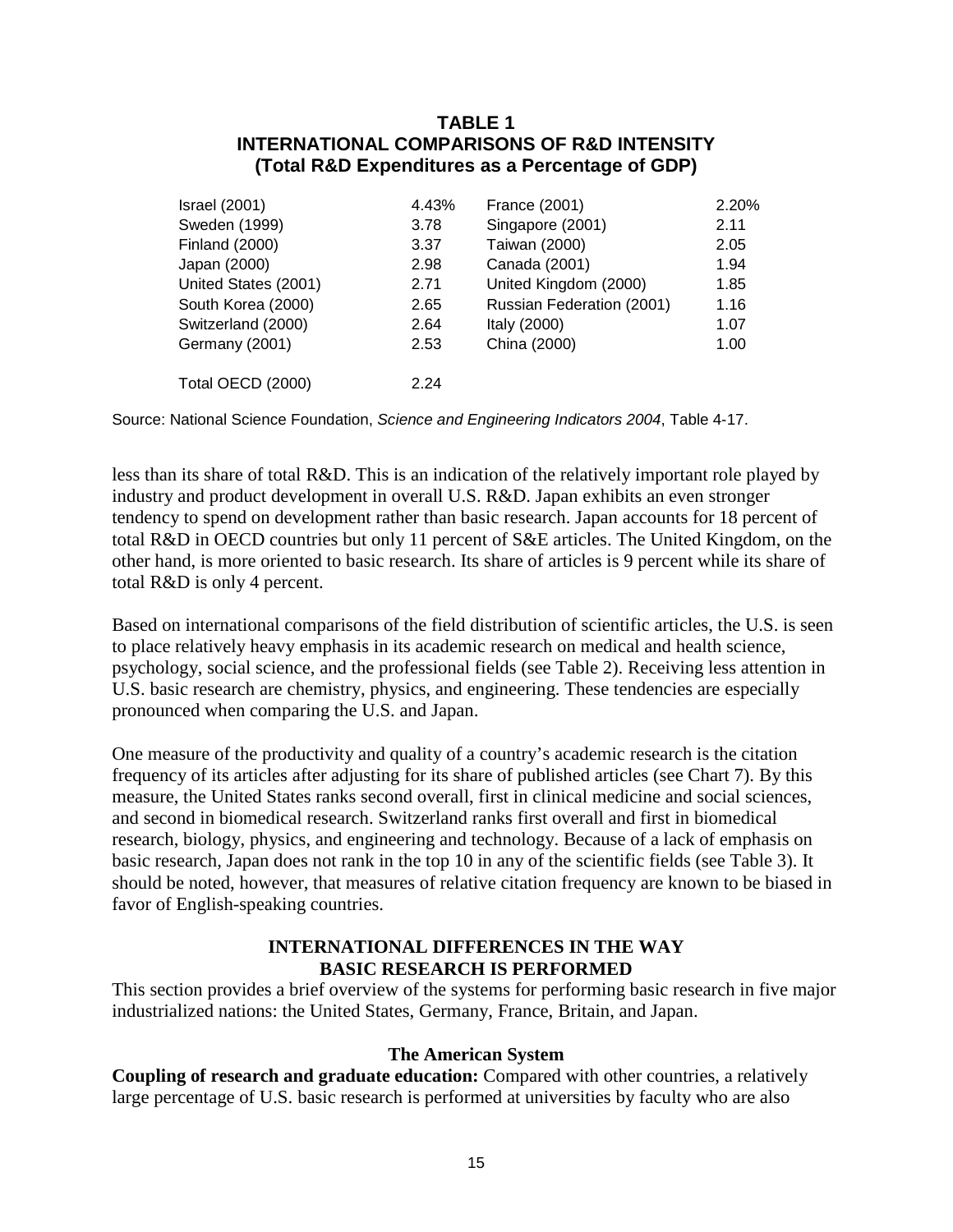## **TABLE 2 COUNTRY PORTFOLIO OF S&E ARTICLES BY FIELD (Percentage of Country's Total Articles, 2001)**

|                            | <b>United</b> |       | <b>United</b> |         |               | <b>AII OECD</b>  |
|----------------------------|---------------|-------|---------------|---------|---------------|------------------|
|                            | <b>States</b> | Japan | Kingdom       | Germany | <b>France</b> | <b>Countries</b> |
| <b>Clinical Medicine</b>   | 31.7%         | 28.7% | 32.8%         | 30.9%   | 27.1%         | 30.7%            |
| <b>Biomedical Research</b> | 16.9          | 14.0  | 14.2          | 14.1    | 15.2          | 15.0             |
| <b>Biology</b>             | 6.2           | 6.1   | 6.2           | 5.2     | 5.7           | 6.8              |
| Chemistry                  | 7.1           | 14.9  | 8.5           | 12.7    | 12.9          | 10.3             |
| Physics                    | 8.7           | 19.1  | 9.0           | 16.3    | 16.1          | 11.9             |
| Engineering &              | 6.9           | 11.6  | 7.4           | 8.5     | 9.0           | 8.2              |
| Technology                 |               |       |               |         |               |                  |
| <b>Social Sciences</b>     | 3.9           | 0.5   | 3.0           | 2.0     | 0.9           | 2.6              |
| Other                      | 18.6          | 5.1   | 18.9          | 10.3    | 13.1          | 14.5             |

Note: Fields grouped in "Other" are earth and space sciences, mathematics, psychology, health sciences, and professional fields.

Source: National Science Foundation, *Science and Engineering Indicators 2004*, Appendix Table 5-38.





**CHART 7**

Source: National Science Foundation, *Science and Engineering Indicators 2004*, Appendix Table 5-35.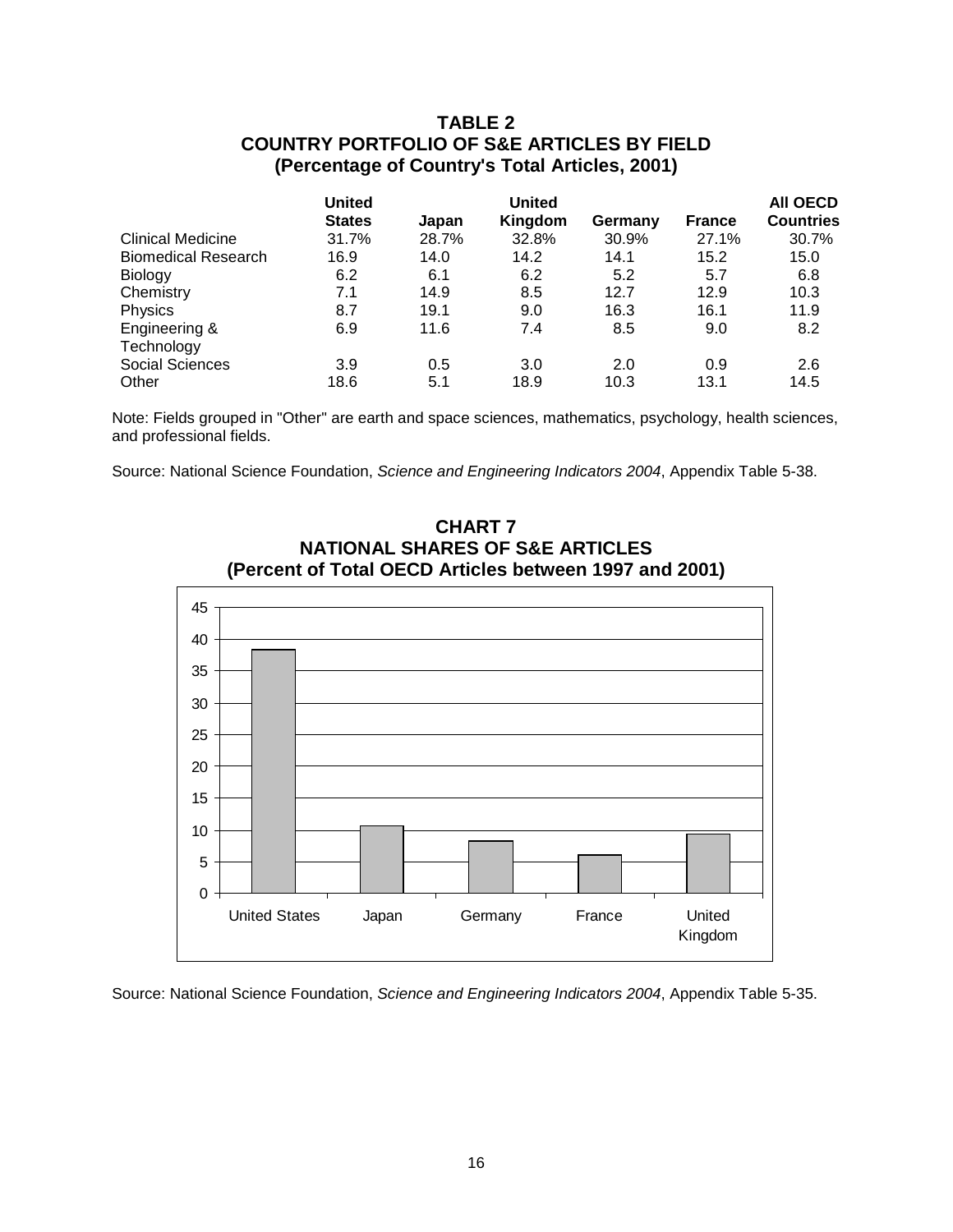## **TABLE 3 COUNTRY RANKINGS OF THE RELATIVE CITATION FREQUENCY OF S&E ARTICLES (Top 10 Countries as Ranked by Relative Citation Frequency, 2001)**

|                |                      | <b>Clinical</b>      | <b>Biomedical</b>        |                        |
|----------------|----------------------|----------------------|--------------------------|------------------------|
|                | <b>All fields</b>    | <b>Medicine</b>      | Research                 | <b>Biology</b>         |
| $1_{-}$        | Switzerland          | <b>United States</b> | Switzerland              | Switzerland            |
| 2.             | <b>United States</b> | Switzerland          | <b>United States</b>     | Netherlands            |
| 3.             | <b>Netherlands</b>   | Canada               | Israel                   | Sweden                 |
| 4.             | Denmark              | <b>Netherlands</b>   | United Kingdom           | United Kingdom         |
| 5.             | Sweden               | Finland              | Germany                  | <b>Denmark</b>         |
| 6.             | United Kingdom       | Ireland              | <b>Netherlands</b>       | Hong Kong              |
| 7.             | Finland              | United Kingdom       | Canada                   | Austria                |
| 8.             | Canada               | Belgium              | Austria                  | Estonia                |
| 9.             | <b>Belgium</b>       | Sweden               | Singapore                | France                 |
|                | 10. Germany          | Denmark              | Finland                  | Finland                |
|                |                      |                      |                          |                        |
|                |                      |                      | <b>Engineering &amp;</b> |                        |
|                | <b>Chemistry</b>     | <b>Physics</b>       | <b>Technology</b>        | <b>Social Sciences</b> |
| $\mathbf{1}$ . | <b>Netherlands</b>   | Switzerland          | Switzerland              | <b>United States</b>   |
| 2.             | Switzerland          | Denmark              | Denmark                  | Singapore              |
| 3.             | Denmark              | <b>United States</b> | <b>Netherlands</b>       | Sweden                 |
| 4.             | <b>United States</b> | New Zealand          | Slovenia                 | Belgium                |
| 5.             | Israel               | <b>Netherlands</b>   | Austria                  | Denmark                |
| 6.             | Sweden               | Austria              | Germany                  | Hong Kong              |
| 7.             | Canada               | Germany              | <b>United States</b>     | South Korea            |
| 8.             | Hong Kong            | Israel               | Ireland                  | Switzerland            |
| 9.             | United Kingdom       | United Kingdom       | Sweden                   | United Kingdom         |

Note: Rankings are based on a "relative citation index," which is a country's share of cited literature adjusted for its share of published literature. A country's citation of its own literature is excluded.

Source: National Science Foundation, *Science and Engineering Indicators 2004*, Appendix Table 5-50.

actively involved in education, especially graduate education. In other countries, few universities rank among the best research institutions, and many of the best research scholars in science and engineering do not teach (Cohen and Noll 1992).

Many of the complementarities between research and teaching already have been noted. The coupling of research and graduate education has helped the U.S. to develop an effective system of technology diffusion through their students and to build the premier system of graduate instruction in the world. Unique among U.S. graduate schools is that students are required to complete a broad curriculum of rigorous coursework. Students are not simply research students. They are expected to master a broad range of skills that will help prepare them for a long research career.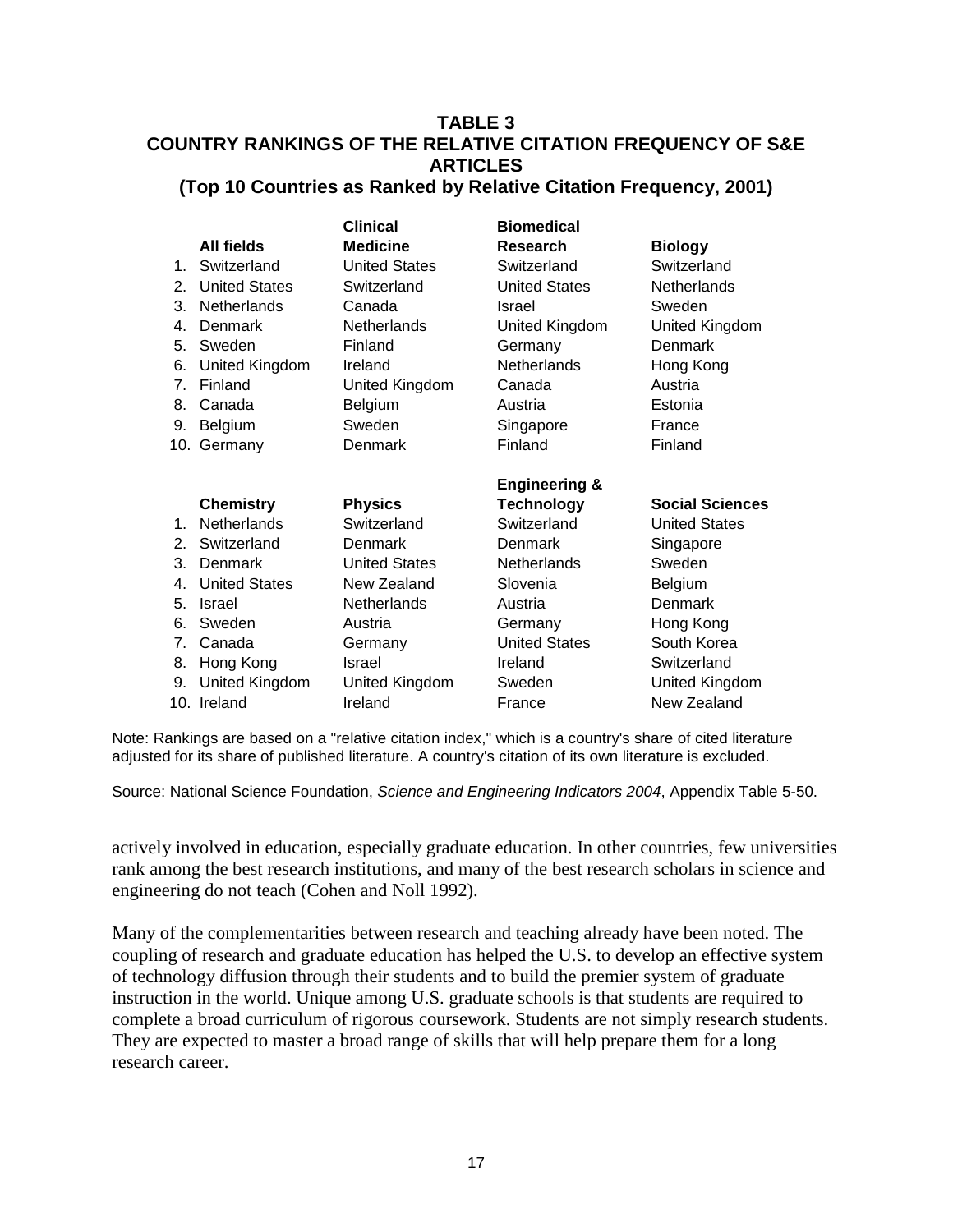To Donald Kennedy, the most significant implication of the choice of the U.S. government to support basic science through the universities is that "the nation's research trainees are being developed alongside the best scientists." To this feature of the U.S. system "our most thoughtful European colleagues usually attribute our special success" (Kennedy 1986, page 264).

**Decentralized funding:** Sources of funding for U.S. basic research are relatively diverse and decentralized. Although much of the funding for academic R&D comes from the federal government, this funding involves a number of federal departments and agencies with separate missions and goals. Funding decisions in some agencies, such as the NSF, are based largely on peer review. Distribution of government research funds in European countries is more centralized and often determined by formulas and rigid bureaucratic procedures. Private support for universities, through individual donations and grants from companies and foundations, is almost unheard of outside of the United States. State governments also play an important role in funding U.S. university research, to a much greater degree than is indicated in official statistics.

Diversity in funding has enabled U.S. universities to pursue multiple lines of research without being stifled by prevailing paradigms. Paths of innovation in basic research are highly uncertain and impossible to predict. The best strategy is to pursue several lines of research simultaneously and to then eliminate those that are found to produce bad results. Central governments tend to emphasize large projects with major research centers that are politically difficult to shut down (Cohen and Noll 1992). Diversity in funding has allowed U.S. university researchers to choose lines of research based more on scientific merit, with relatively less consideration for how well the research fits with political agendas of elected officials or the preconceptions of industry sponsors (Feller 1999).

**Competition among universities:** The U.S. university system is highly competitive, involving a large number of heterogeneous institutions, both public and private. The competitive nature of the system promotes efficiency in the production of basic research, in the employment of scientists and faculty, and in the training of future scientists.

University competition for research funds is intense, and many institutions play an important role in performing the nation's basic research. The top 10 institutions in the country account for approximately 15 percent of total academic R&D, and the top 50 institutions account for only a little more than half. Indeed, the distribution of academic R&D is becoming more dispersed over time (Feller 1999). Because of competition for research funding, universities must manage costs well and be willing to adjust research portfolios to accommodate shifts in demand. In the decentralized U.S. system, universities also are able to specialize in market niches.

Competition among universities also helps to create a competitive market for scientists and faculty. This raises compensation and increases the mobility of researchers. Because the terms of compensation are favorable and there are so many employment opportunities in the country, the U.S. has been a magnet for migrating international scientists.

According to Clark (1995), competition among universities is what produced unparalleled excellence in U.S. graduate programs. Intense competition for research funds, faculty, and students, together with controls through professional associations, forced graduate programs to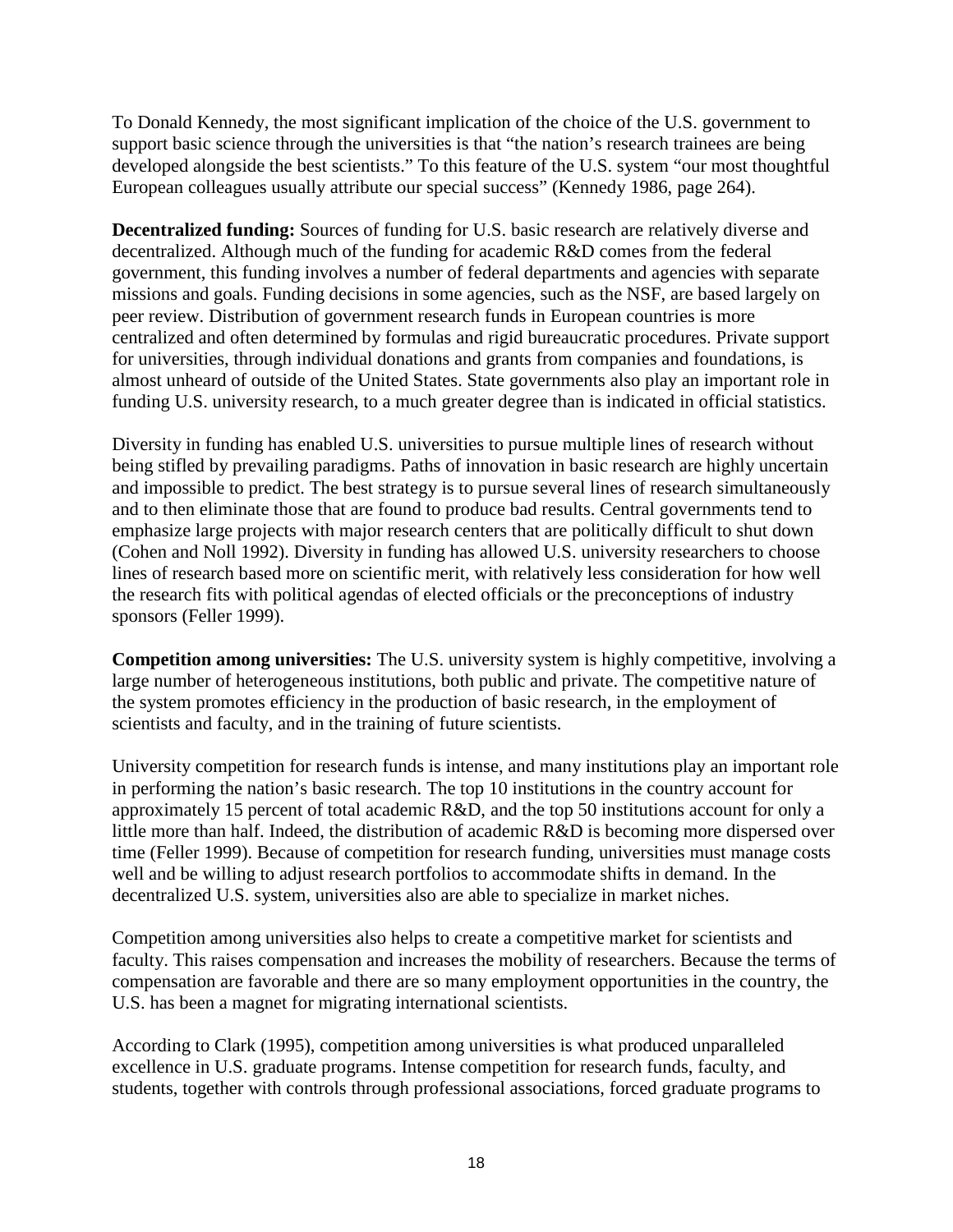develop the high quality and rigorous curriculum that U.S. graduate programs are famous for. In comparison to other advanced countries, American education is weak at the elementary and secondary levels, strong at the tertiary level, and without peer at the graduate level. The most plausible explanation for the special success of U.S. graduate schools "centers on the initiative exercised by a plurality of institutions in a uniquely competitive arena. Processes of competition that never developed in American elementary and secondary education, nor to anywhere in the same degree in higher education elsewhere, operated intensively in American higher education, pre-eminently to the advantage of the most advanced tier" (Clark 1995, page 117).

Scholars are reluctant to declare the U.S. system of basic research, with its heavy reliance on universities, as the premier and most efficient research system in the world. But this conclusion certainly could be supported by various indicators of basic research performance, such as the share of postwar Nobel Prizes won for research performed in U.S. laboratories and citation analysis of scientific papers.

#### **The German System**

It was Germany that pioneered the concept of the research university during the 19th century, and research universities were instrumental in making Germany a world leader in basic science by the early 20th century. The German innovation system was then severely weakened during the Nazi period. A further decline in universities has occurred since the mid-1970s, as university funding has not kept pace with student enrollments. Universities now play a relatively minor role in performing the nation's research.

German government and industry together make a serious commitment to research. But this research is now carried out largely in national laboratories and research institutes that have only weak associations with universities. Much of the research function in universities has moved offsite to external institutes. These institutes are increasingly disconnected with students, and they are having a hard time competing with other institutes for national research funds. German universities now primarily serve the function of providing mass education, with faculty being assigned heavy loads of introductory teaching.

The German system does not strongly support advanced training in universities. Doctoral students work closely with a professor-supervisor and may spend three to five years assisting in research. Coursework is negligible, however. Students are essentially being trained to fill specific occupational niches. Research institutes that are connected with universities also may be involved in the training of students. But again these students do not receive a broad education in general theory and research methods. In general, the German system of graduate education suffers from a thin curriculum of study (Clark 1995).

The German innovation system fell into oblivion during the 1930s and 1940s and has never regained its former level of excellence. This is a principal reason why German industry today has a comparative advantage only in those areas with a long tradition of technological strength. German industry has failed to excel in the new areas of technology such as computers, microelectronics, and biotechnology. One of the weakest elements of the German system is higher education. There is a particular need for a closer integration of research and education (Keck 1993).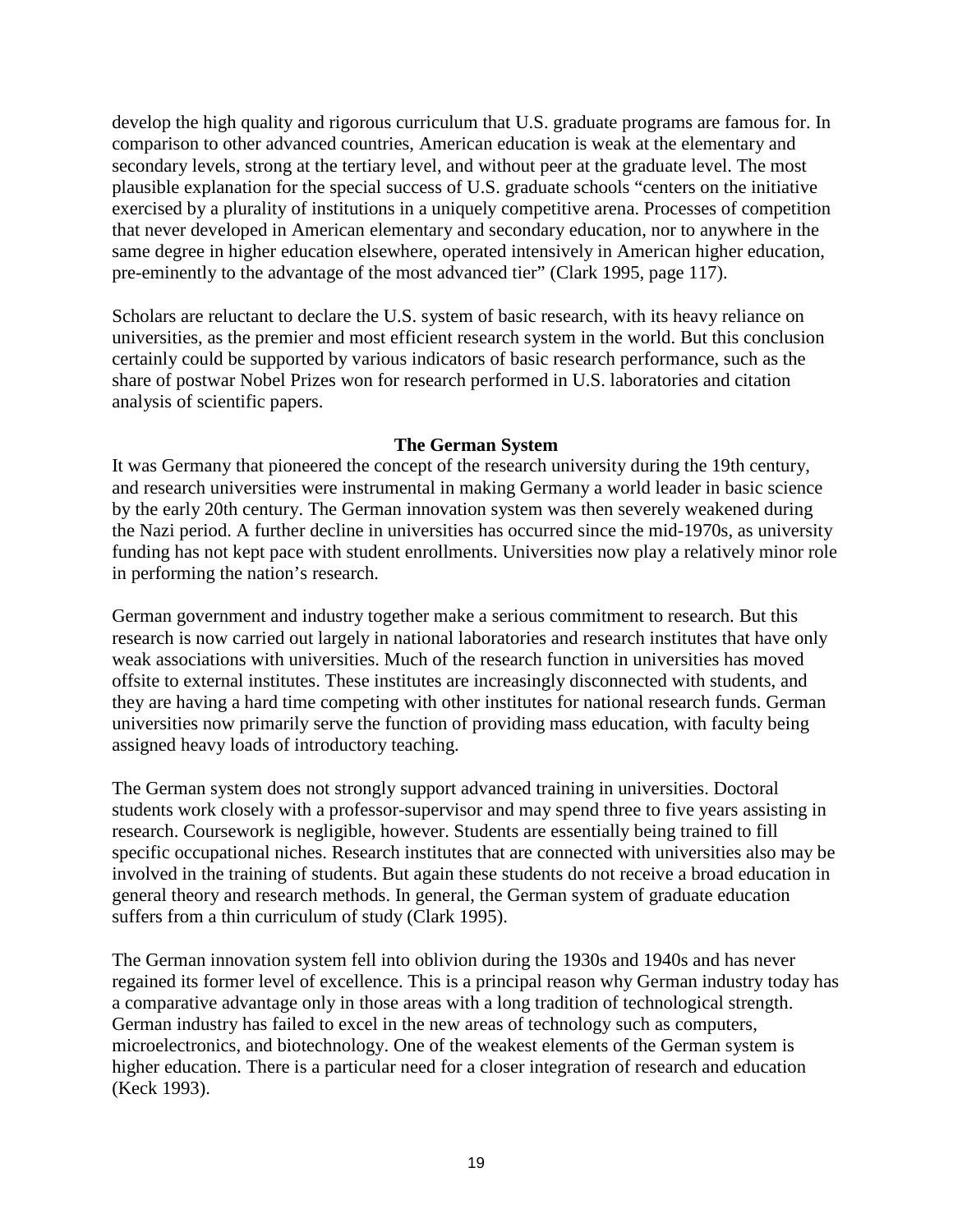#### **The French System**

France offers the clearest example of a research system that is controlled by central government and in which there is virtually a complete separation of research and education (Clark 1995). The French system consists of three largely independent sectors: (1) the National Center for Scientific Research (CNRS)—a research bureaucracy sponsored by national ministries and organized into eight scientific departments which operate more than 1,200 laboratories throughout the country; (2) the Grandes Ecoles which are responsible for the training of elite students in engineering and other technical and professional areas; and (3) the universities whose principal function is to provide for mass education.

Government-supported research is carried out in two sectors: the prestigous and highly centralized CNRS and the less prestigous university system that also is responsible for the doctoral training. CNRS laboratories dominate French research, accounting for half of all scientists and engineers engaged in basic research. Only a handful of universities participate broadly in research, and this usually is done in separate institutions that are disconnected from teaching (Noll 1998). Most of the nation's research has been outside of the univesity system for more than half a century. The French government recently has tried to encourage CNRSuniversity linkages, placing many laboratories at universities so that faculty and students can participate. These laboratories remain under the control of the CNRS, however, and the CNRS determines which universities to associate with (Clark 1995).

France has a dual education system that dates back to the early 19th century. Advanced training takes place in the Grandes Ecoles. The ecoles admit a small number of carefully selected students and receive generous government support. Students attending the ecoles receive training in engineering and other professional and technical areas with the clear intention of preparing students for a future career in public ministry or in the management of powerful French firms. Students do not receive training in fundamental scientific methods. Faculty do no research (Chesnais 1993).

The French university system was abolished during the French revolution and re-established by Napoleon with a purely teaching function. The universities are poorly funded and are considered inferior. The universities are charged with performing doctoral training, which involves very little formal coursework. Students must be sponsored by a professor who then prepares the student for entry into national laboratories. Financial support for doctoral programs is adequate in the sciences but seriously deficient in other academic disciplines.

## **The British System**

Britain was the world's undisputed technological leader from the mid-18th to late 19th century. At that point, Britain began to suffer a steady decline in industrial standing to the point where, outside of a few niche areas, she is no longer considered a technological leader. Britain lacks the culture and institutions necessary to compete in modern manufacturing. Success in such industries as chemicals, automobiles, and electronics has required a commitment to excellence in science and industrial management that Britain never developed. Britain has not made innovation a priority. Britain suffers from chronic underfunding of education and training, weak government support for non-defense R&D, a financial system that places heavy emphasis on short-term gain, and a culture that does not value technological expertise (Walker 1993).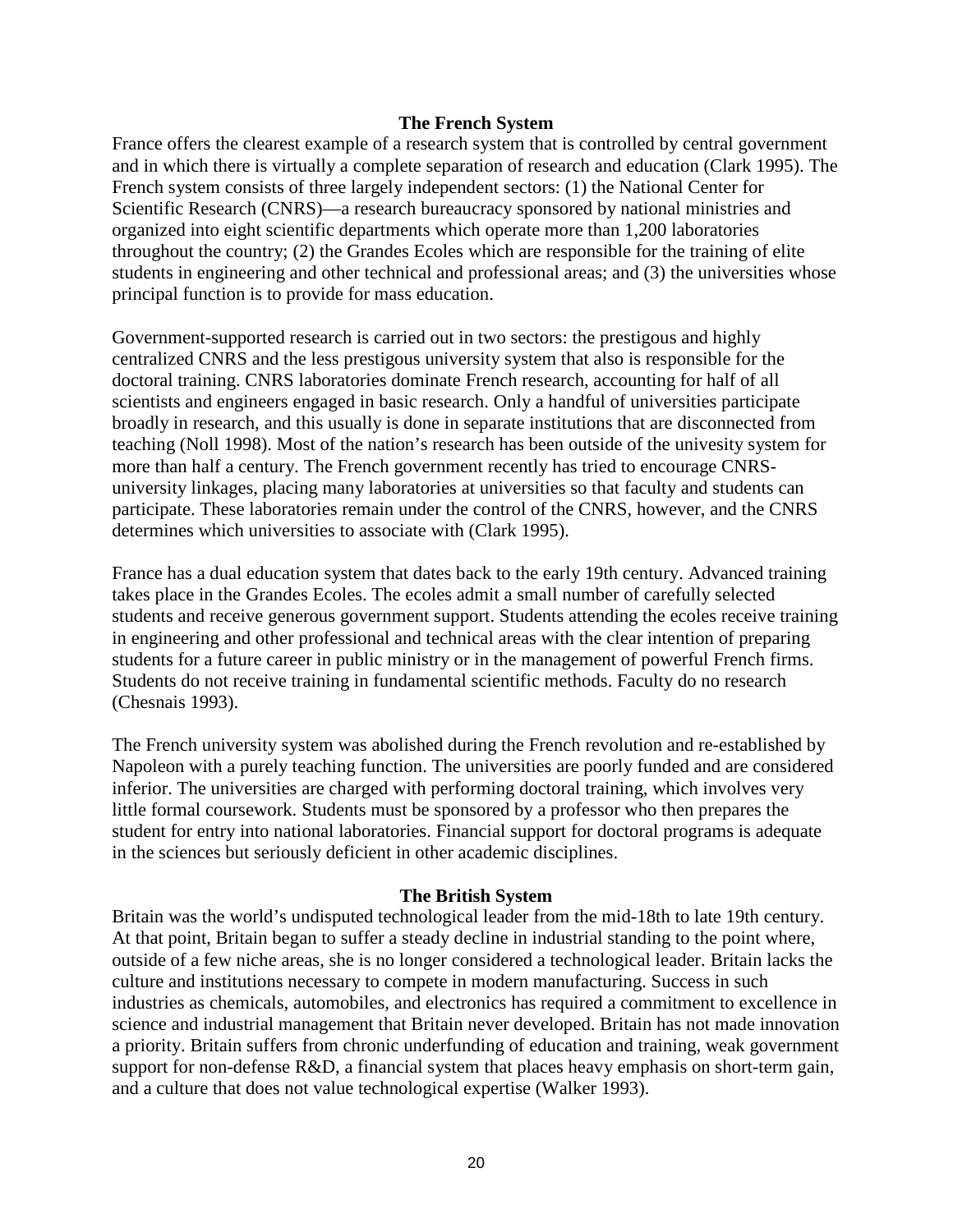The British university system is characterized by small residential colleges where undergraduates work closely with a professor-supervisor and receive intense training in a specialized area. Britain never tried to develop German-style research universities. Departments have been kept small. This lack of size has made it difficult for departments to hire specialists, to cover broad areas of curriculum, and to compete for research grants.

Since the mid-1960s, the university system has become nationalized and is now subordinate to the education department of the national government. Salaries and pay scales are standardized so that departments cannot compete for faculty. The control of higher education has moved from a policy style of "bottom up, hands off" to "top down, hands on." Undergraduate quality has been maintained through internal controls. But the national government has reduced its support for students (from 80 percent to 40 percent) and will pay only for quality (Clark 1995).

Most graduate programs in Britain are too small to offer a broad range of courses. In training graduates, Britain still follows an apprenticeship model in which students work closely with a single professor. Training is not standardized, and it does not involve heavy coursework. This highly personalized system of graduate training is costly and so frequently has become the victim of budget cuts. The British university system de-emphasizes graduate education and remains focused on producing excellence in undergraduate education for an elite few.

## **The Japanese System**

Japan devotes a relatively high percentage of its GDP to R&D—about 33 percent more than what is average for OECD countries. An unusually large share of this spending, however, is for development and applied research. Funding for basic research is modest. What basic research is done is performed in private industry, with a heavy focus on engineering.

Japan's universities are specialized in the production of engineers. The pride of Japan's system of graduate education is its master's degree in engineering. There is little financial support for education in the humanities and social sciences. Engineering is also considered to be the best training for leadership in industry. There is no industry demand for MBAs. Degree statistics tell the story. With a population only half the size of the U.S., Japan graduates as many engineers with bachelor's degrees. But Japan's output of doctorate degrees is only one-tenth that of the U.S.

In the Japanese system, universities are not called upon to do basic research. The mission of Japan's universities is to select talent and to train students for careers in applied fields such as engineering and medicine. Programs for graduate education in basic science and research-based doctoral training are weak. The responsibility for research activity and research training rests primarily with private industry. Because of its narrow perspective and a tendency to keep new knowledge proprietary, however, private industry may not be as effective as academia in performing basic research. In advanced training of future researchers, industry cannot match university departments for breadth of curriculum and coursework (Clark 1995).

According to Odagiri and Goto (1993), the Japanese government is aware that the country needs to do more basic research. The country long ago caught up with best practices and now needs to create new technology of its own. As a recognized peer of the most advanced and industrialized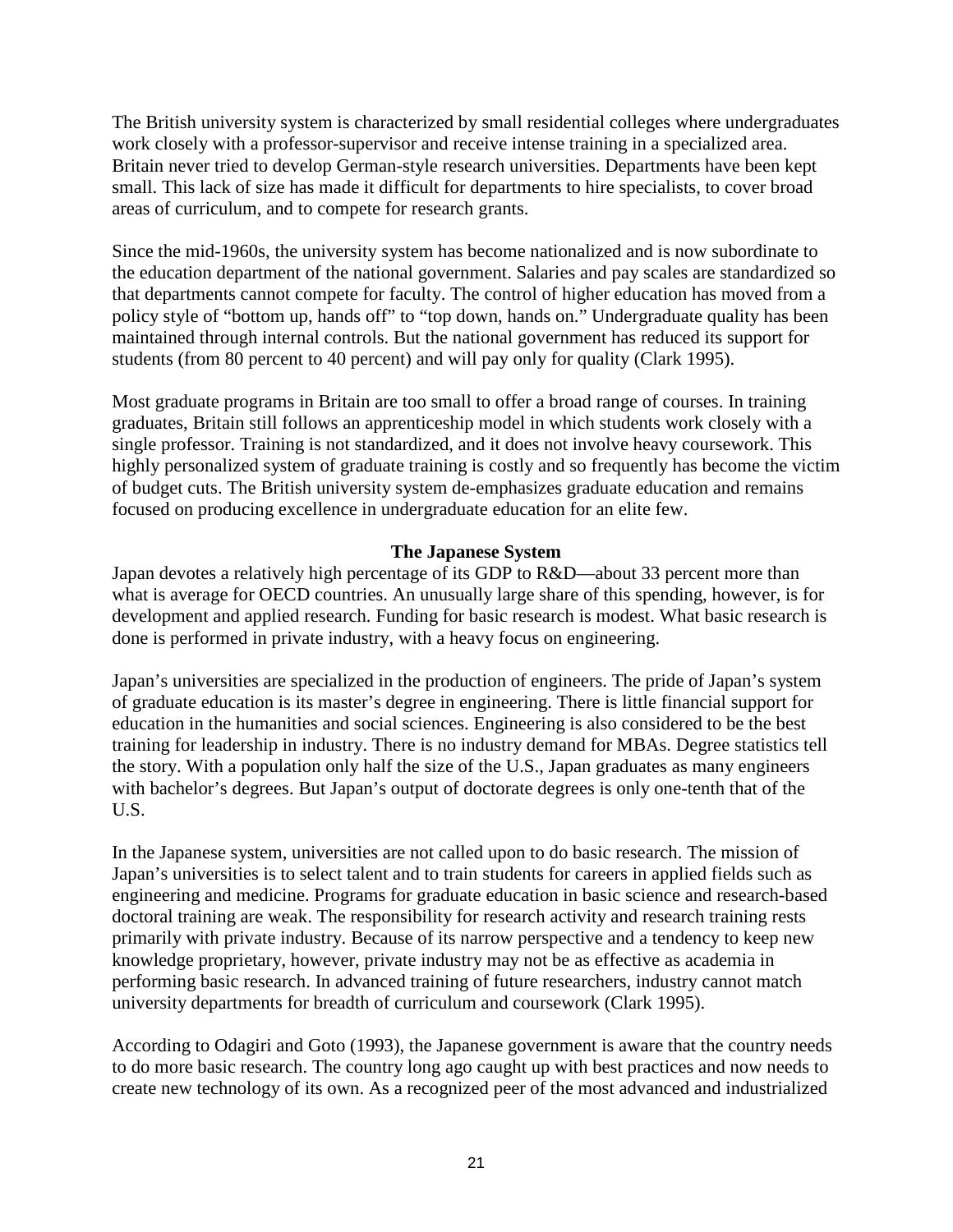countries in the world, Japan also sees itself as having a responsibility for contributing to the world's production of international public goods, including scientific knowledge. Japan's basic research expenditures have increased over the past two decades, but more so in industry than in academia. It is unclear whether private industry can be relied upon to lead the country to a new level of basic research when its abilities to carry out research and research training are questionable and when there is little private incentive to undertake basic research.

## **RECENT CHANGES IN THE U.S. NATIONAL INNOVATION SYSTEM**

## **Shifts in the Funding of R&D**

The sources of funding U.S. R&D have shifted substantially over the past several decades. The federal government has sharply reduced its R&D spending, especially the part related to national defense. From the mid-1980s through the early part of this century, federal R&D spending has fallen from 1.24 percent of GDP to 0.72 percent. More than 80 percent of this decline can be accounted for by cuts in defense-related spending. Total R&D effort in the country has remained unchanged, however, because of offsets in industry R&D. Since the mid-1980s, industry funding of R&D has increased from 1.38 percent of GDP to 1.83 percent. With these divergent trends, the share of total R&D funded by the federal government has fallen from 46 percent to 27 percent, while industry's share has increased from 51 percent to 68 percent.

The great majority of federal defense-related R&D has been in areas of development and applied research, such as weapons testing. This kind of research provides few civilian benefits. In general, technological spillovers from defense to civilian applications are thought to have been less significant in recent decades than they were in the 1950s and early 1960s. During the earlier period, there was more overlap in public and private research requirements, especially in aerospace and electronics (Mowery 1998). It is likely that the shifts in the sources of funding R&D that have taken place over the last 20 years have served to raise the nation's overall resource commitment to generating knowledge that is useful for the production of civilian goods.

All of the decline in federal R&D spending has occurred in categories related to development and applied research. Federal support of basic research has actually increased, from 0.23 percent of GDP in the mid-1980s to around 0.27 percent in the early 21st century. Total basic research in the country is also up, from 0.37 percent to 0.46 percent of GDP. The share of basic R&D funded by the federal government has fallen from 63 percent to 58 percent. This has been offset by rising shares from universities and non-profit organizations. Industry's share of basic R&D rose from 21 percent in the mid-1980s to 26 percent in 1991, but it has since fallen to around 19 percent.

Support for academic R&D has increased from 0.24 percent of GDP to 0.31 percent, with all funding sectors contributing to the increase. The share of academic R&D funded by the federal government has fallen from 62 percent to 58 percent. This has been offset by rising shares from institutional sources (from 17 percent to 20 percent) and private industry (from 6 percent to 7 percent).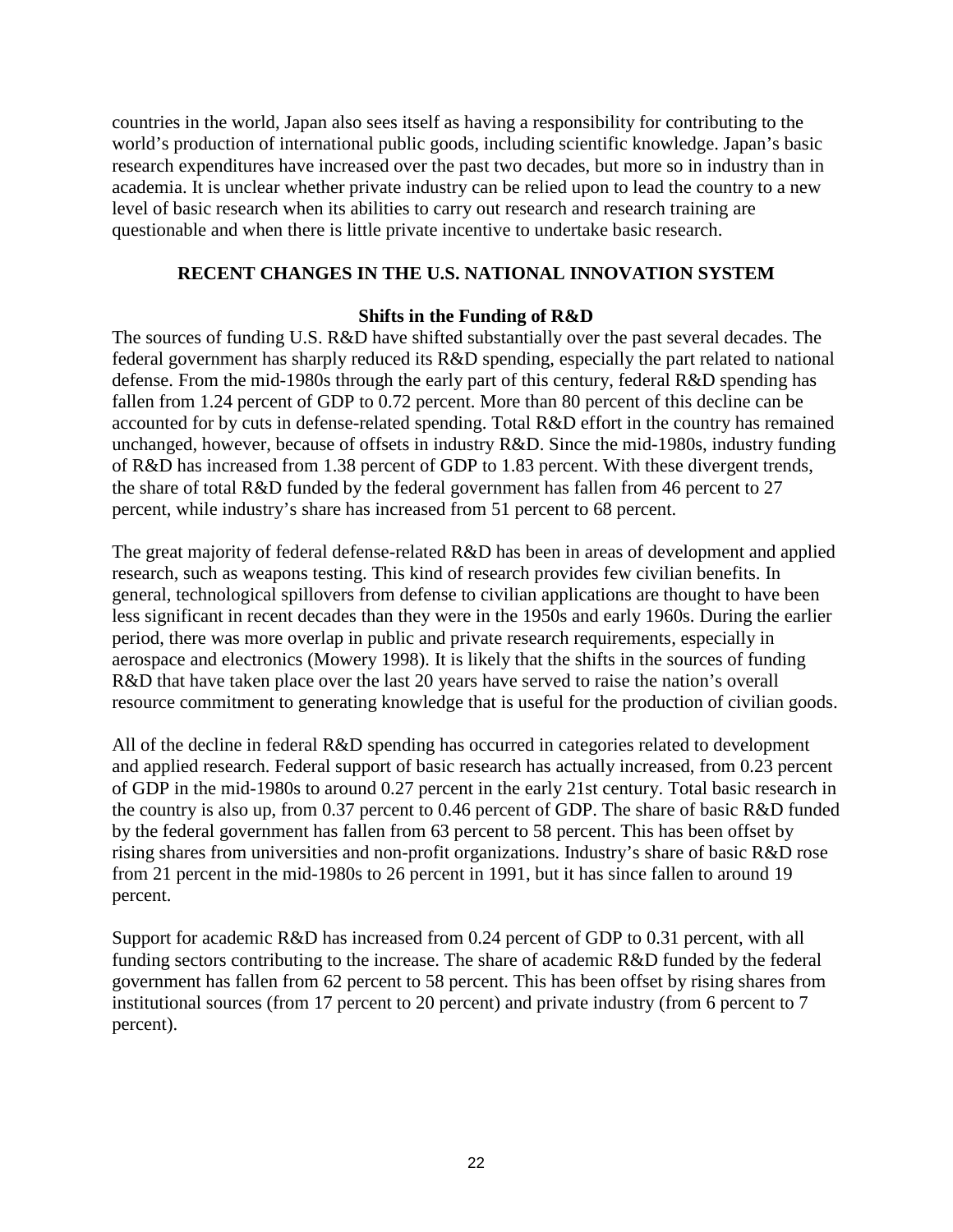#### **Changes in the Way Industry Performs R&D**

Private industry is changing the way it performs research. Because of disappointing returns to internal R&D and changes in federal antitrust policy, many firms have decided to "externalize" some of their R&D operations. Through research consortia, collaborations with universities, and strategic alliances with other firms, more firms are choosing to conduct R&D outside of their own organizations (Mowery 1998).

Research activity is also becoming "internationalized." R&D that is funded by U.S. industry but performed offshore has grown only modestly. But there has been a significant increase in the fraction of industrial R&D performed in the U.S. and funded from foreign sources (Mowery 1998).

#### **Commercialization of University Research**

Through domestic legislation and greater emphasis in international trade negotiations, the U.S. has made a serious effort over the past 25 years to strengthen intellectual property protection. Most important for universities was the Bayh-Dole Act of 1980, which allowed federal agencies to grant licenses to small businesses and non-profit organizations, including universities, for patents based on research funded by the federal government. Since the passage of the Act, there has been a sharp increase in university patent licensing and in the number of university offices of technology transfer. There has also been a general increase in university support of research that is of direct interest to industry.

The logic behind the Bayh-Dole Act follows the "linear model" of innovation: intellectual property protection will enable university researchers to realize a commercial return on their investments and this will serve to accelerate commercial innovation. It is assumed that parties for whom the research will have commercial value can be well identified and brought into the licensing process. This kind of public policy toward research is very different from what is recommended by economic theory. To optimally invest in and develop new knowledge, research should be publicly funded and the findings should then be liberally disclosed and disseminated. Scholars are concerned that university licensing of research will involve restrictions on publication and other avenues of dissemination that will ultimately undermine the value of the research by reducing the volume of information flowing to potentially interested parties. The U.S. has been more aggressive than other countries in trying to extend intellectual property protection to the results of publicly funded research (Mowery 1998).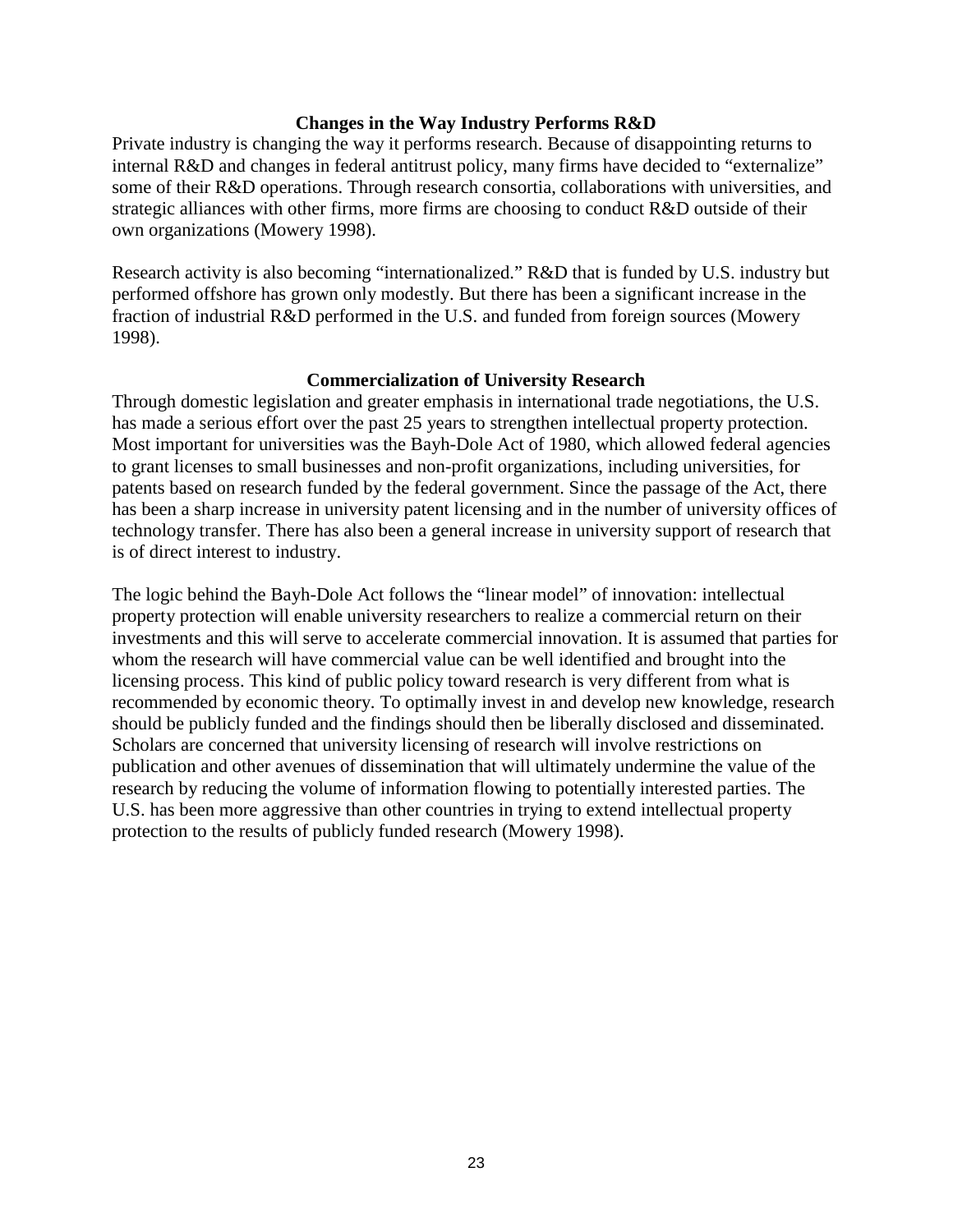#### **REFERENCES**

V. Bush, *Science: The Endless Frontier* (USGPO, Washington, D.C., 1945).

F. Chesnais, "The French National System of Innovation," in R. Nelson (ed.) *National Innovation Systems: A Comparative Analysis* (Oxford University Press, 1993), pp. 192-229.

B. Clark. *Places of Inquiry* (University of California Press, 1995).

L. Cohen and R. Noll, "Research and Development," in H. Aaron and C. Schultze (eds.) *Setting Domestic Priorities: What Can Governments Do?* (Washington, D.C.: The Brookings Institution, 1992), pp. 223-65.

I. Feller, "The American University System as a Performer of Basic and Applied Research," in L. Branscomb, F. Kodama, and R. Florida (eds.) *Industrializing Knowledge: University-Industry Linkages in Japan and the United States* (Cambridge, MA: The MIT Press, 1999), pp. 65-101.

C. Goldin and L. Katz, "The Shaping of Higher Education: The Formative Years in the United States, 1890 to 1940," *Journal of Economic Perspectives*, Winter 1999, pp. 37-62.

O. Keck, "The National System for Technical Innovation in Germany," in R. Nelson (ed.) *National Innovation Systems: A Comparative Analysis* (Oxford University Press, 1993), pp. 115- 57.

D. Kennedy, "Basic Research in the Universities: How Much Utility?" in R. Landau and N. Rosenberg (eds.) *The Positive Sum Strategy: Harnessing Technology for Economic Growth*  (Washington, D.C.: National Academy Press, 1986), pp. 263-74.

D. Mowery, "The Changing Structure of the U.S. National Innovation System: Implications for International Conflict and Cooperation in R&D Policy," *Research Policy* 27 (1998), pp. 639-54.

D. Mowery and N. Rosenberg, "The U.S. National Innovation System," in R. Nelson (ed.) *National Innovation Systems: A Comparative Analysis* (Oxford University Press, 1993), pp. 29- 75.

National Science Foundation, *Science and Engineering Indicators 2004*, from www.nsf.gov/statistics/seind04

R. Noll, "The American Research University: An Introduction," Chapter 1 in R. Noll (ed.) *Challenges to Research Universities* (Washington, D.C.: Brookings Institution Press, 1998), pp. 1-30.

H. Odagiri and A. Goto, "The Japanese System of Innovation: Past, Present, and Future," in R. Nelson (ed.) *National Innovation Systems: A Comparative Analysis* (Oxford University Press, 1993), pp. 76-114.